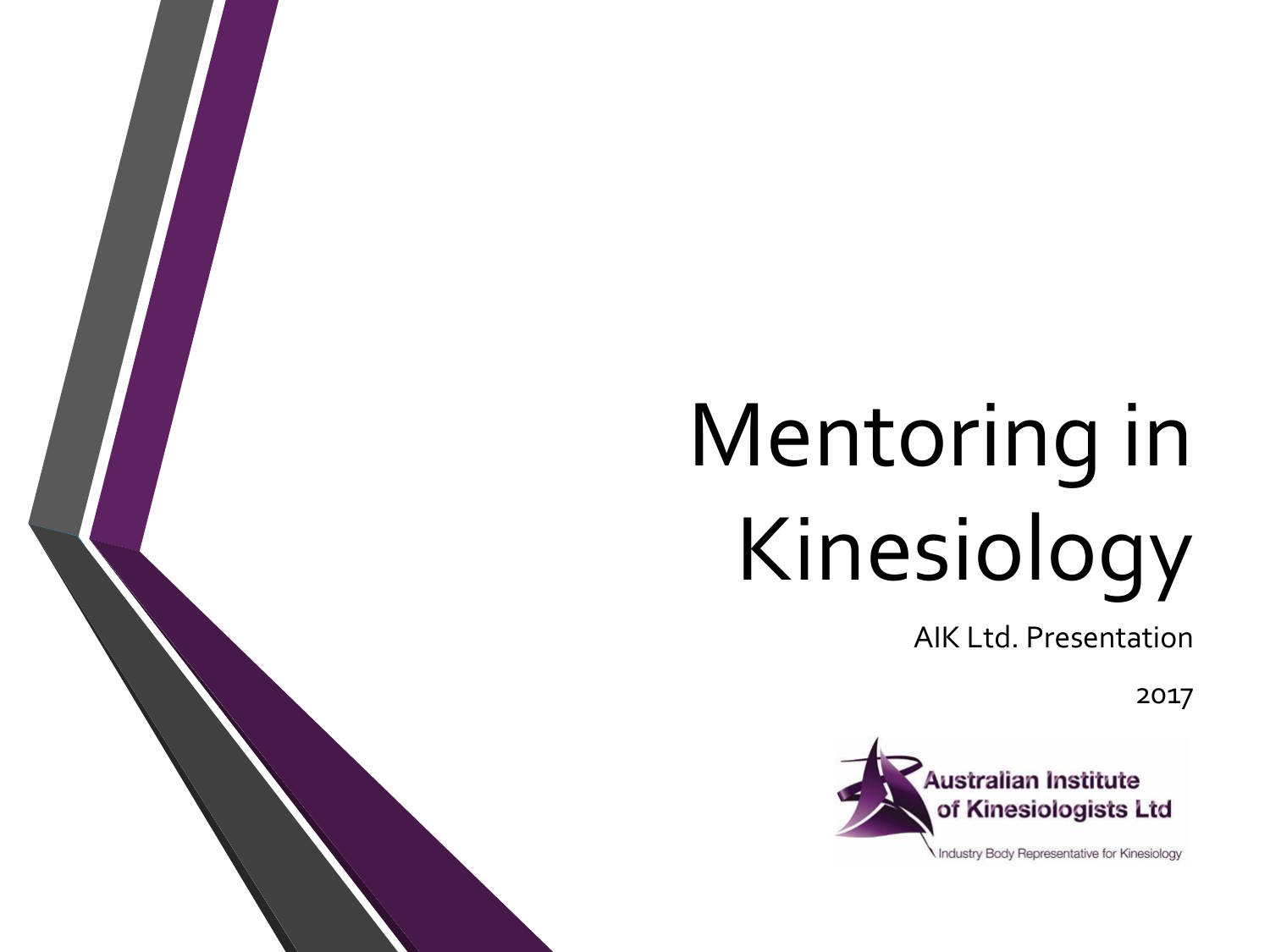#### Overview of Mentoring

- The following slides are intended to provide an overview of the mentoring process to ensure Mentors can operate effectively and are aware of their responsibilities and roles. The presentation will cover the following areas:
- Defining Mentoring
- Roles and Tasks of a Mentor
- The process of mentoring and developing contracts
- Ethical considerations
- Practitioner Self care
- Concluding the mentoring relationship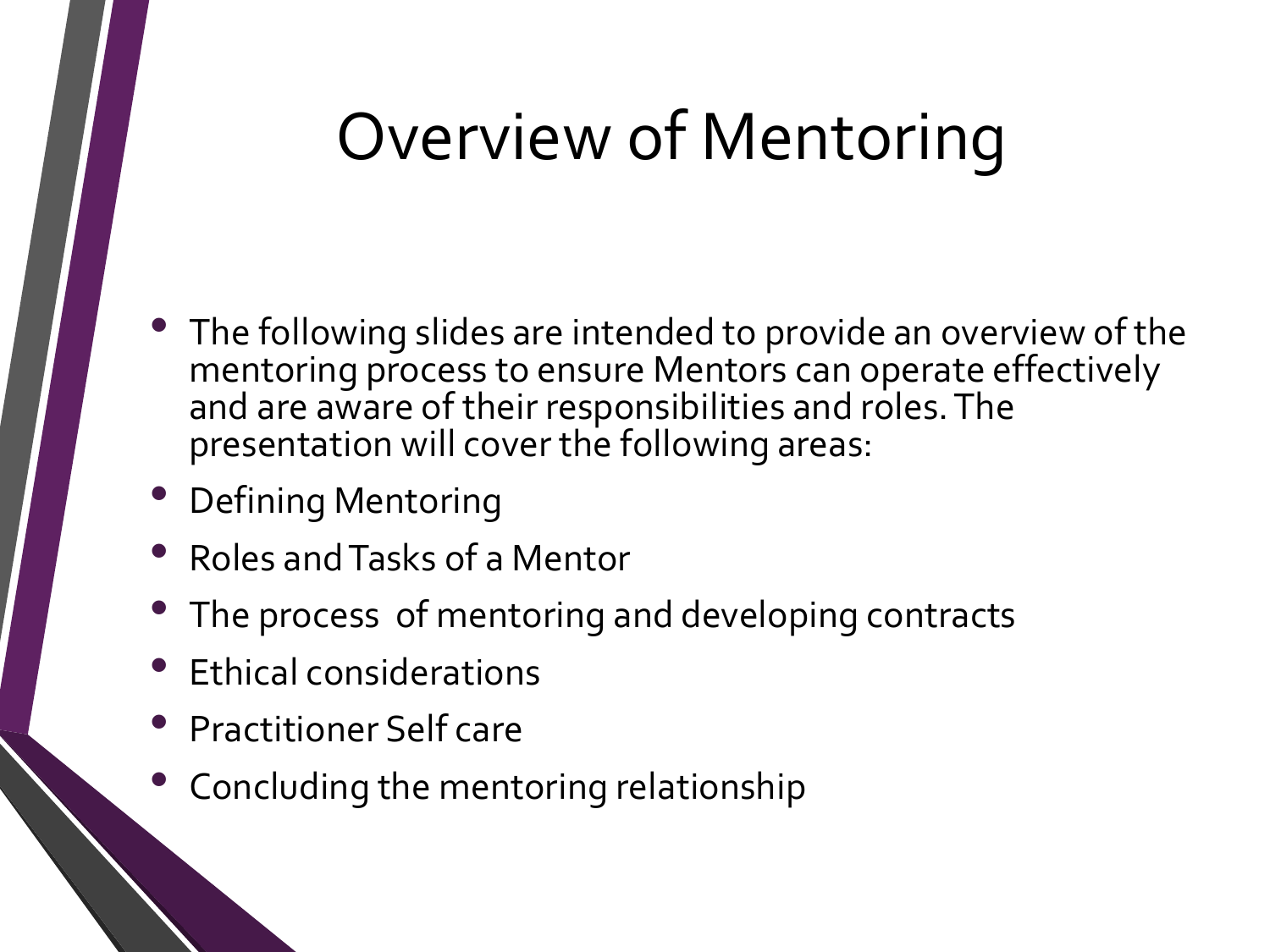# What is Mentoring?

- Process of providing support and guidance to ensure clients' needs are appropriately met.
- Process of development where colleagues of a similar profession engage in regular pre – planned formal mutually agreed meetings.
- The Mentor is essentially a supportive colleague who assists the practitioner to examine and discuss their professional work and develop as a skilled practitioner.
- Mentoring has both a preventative and remedial function by focusing on client well-being and professional development.
- Mentoring is not administrative or managerial supervision.

• Copeland (2015, Hughes (2012), Jones (2014)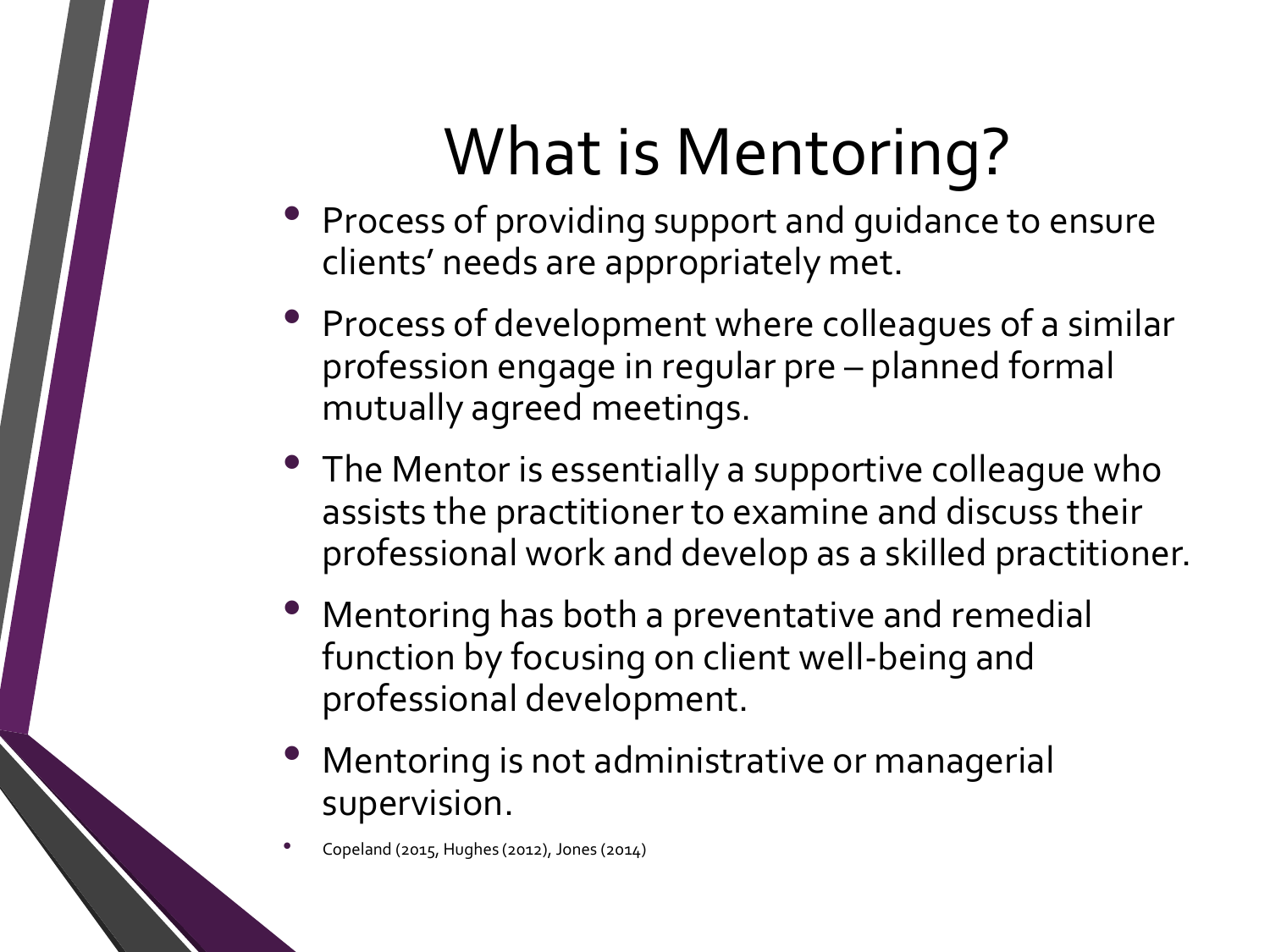# The Need for Mentoring in Kinesiology

- Independent practitioners are often operating in isolation with minimal support structure.
- Practitioners feeling 'burnt out' and overwhelmed by particular situations and clients.
- Essential to maintain personal functioning and professional practice to ensure they maintain their effectiveness and well-being.
- Enhances development and optimum outcome for the clients of the practitioner.

• Bernstein (1999), Rolf-Flett (2002), Dept. of Health (2005)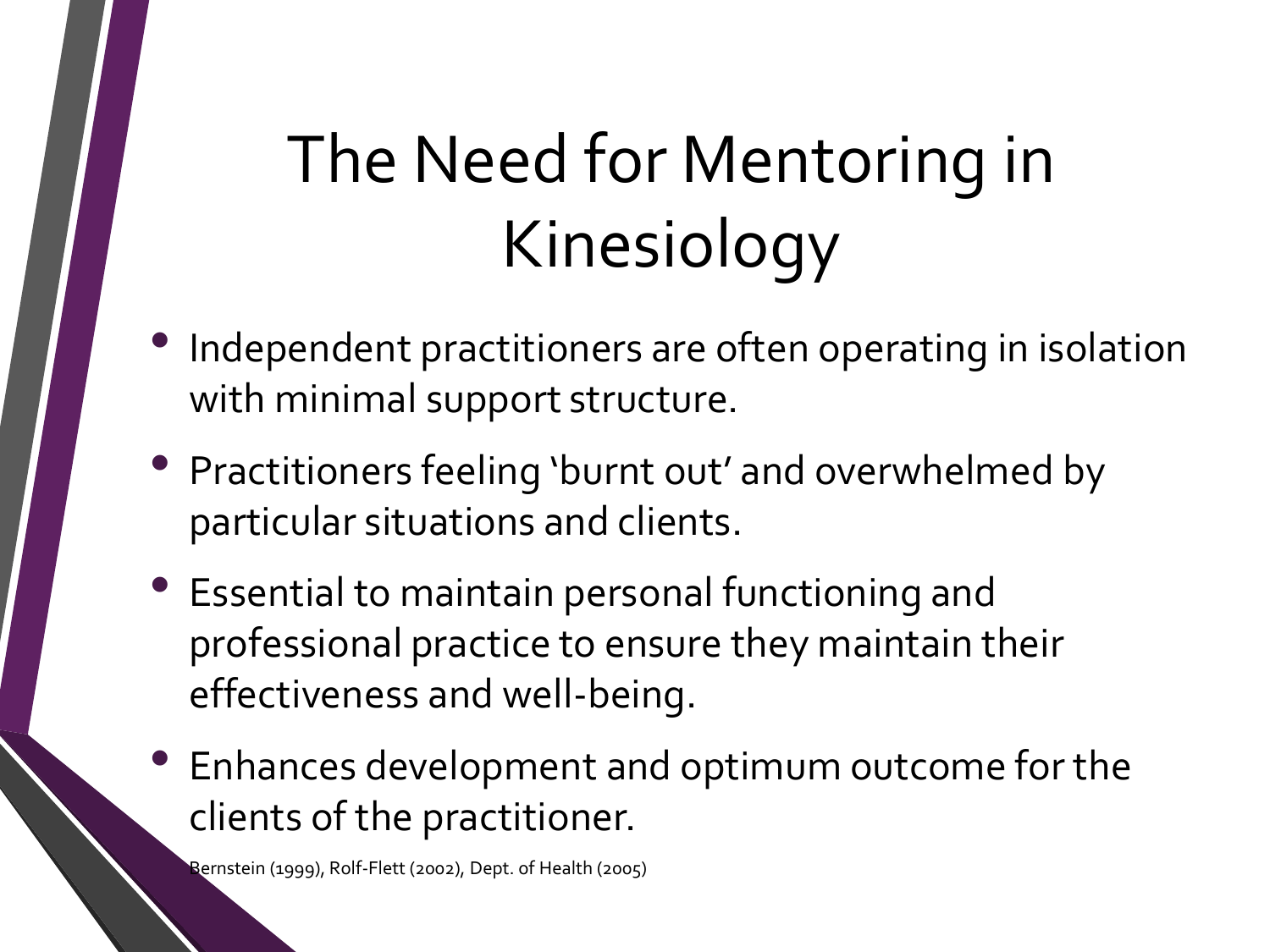# Purpose of Mentoring

- Ensures clients' needs are appropriately met and they receive a high standard of care.
- Develops competence and self confidence in the practitioner if they are new to the field.
- Facilitates effective practitioner development to ensure they provide effective, efficient and accountable services to meet their client's needs.
- Can provide a consultative service in an area or specialisation where the practitioner has limited experience.
- Decreased stress, anxiety and practitioner burnout and increased coping capacities.
- Supporting practitioner self-care and job satisfaction.
- Assists in managing particular risks in clinical practice.
- Aims to develop learning beyond competency expertise and lifelong learning.

• Kovak et al (2017), Mahoney (2006), Trevithick (2005), Copeland (2015), wade (2015)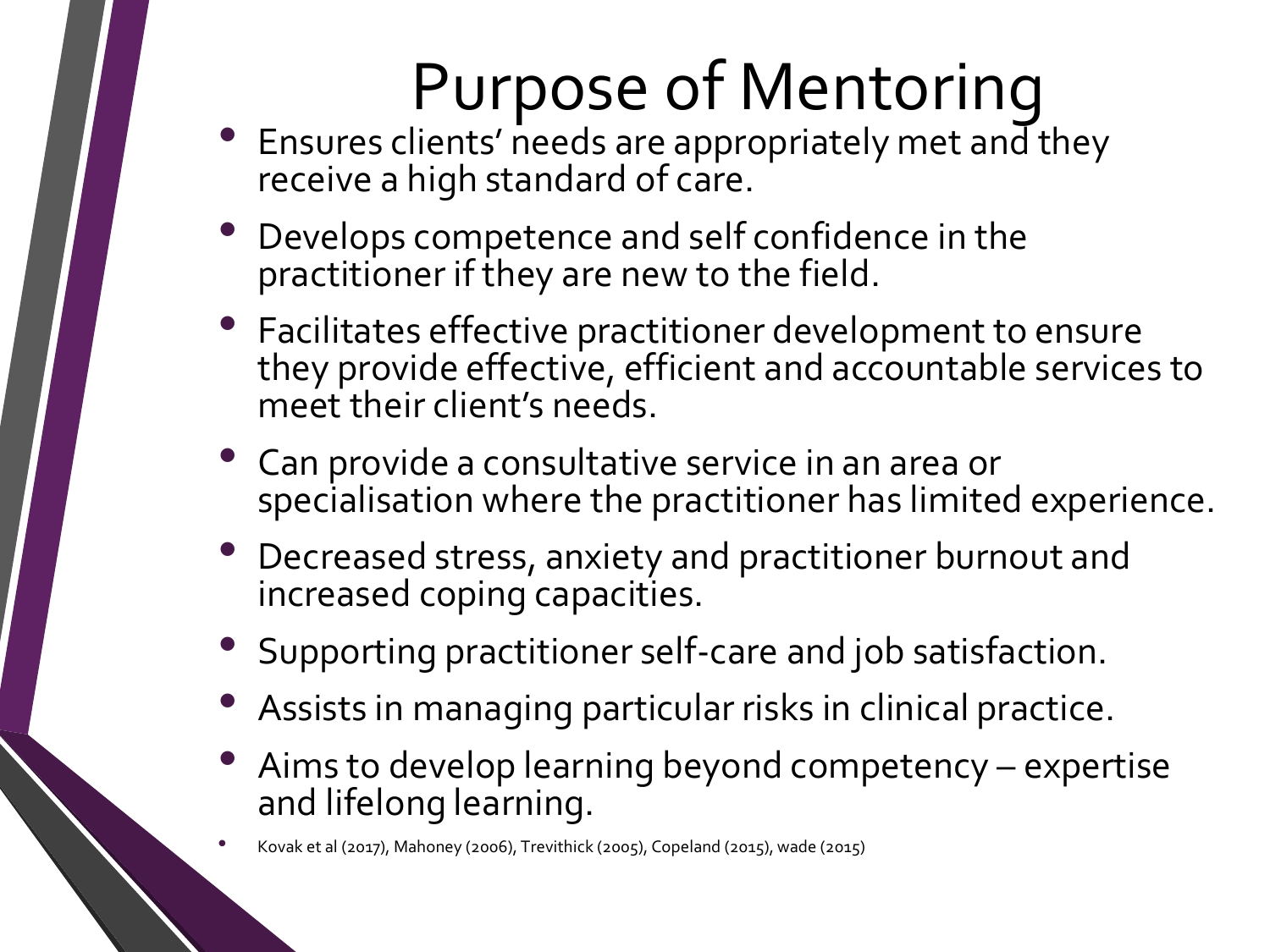## Mentoring Formats

- Mentoring can be conducted over a range of different formats depending upon the situational requirements – all have their own advantages and disadvantages. Formats include:
- One on One Mentoring.
- Differential Mentoring mentor is considerably more experienced.
- Peer Mentoring both parties have similar experience.
- Group Mentoring.
- Remote Mentoring via phone or skype etc.

• Stein (2012), Copeland (2015), Hughes (2012)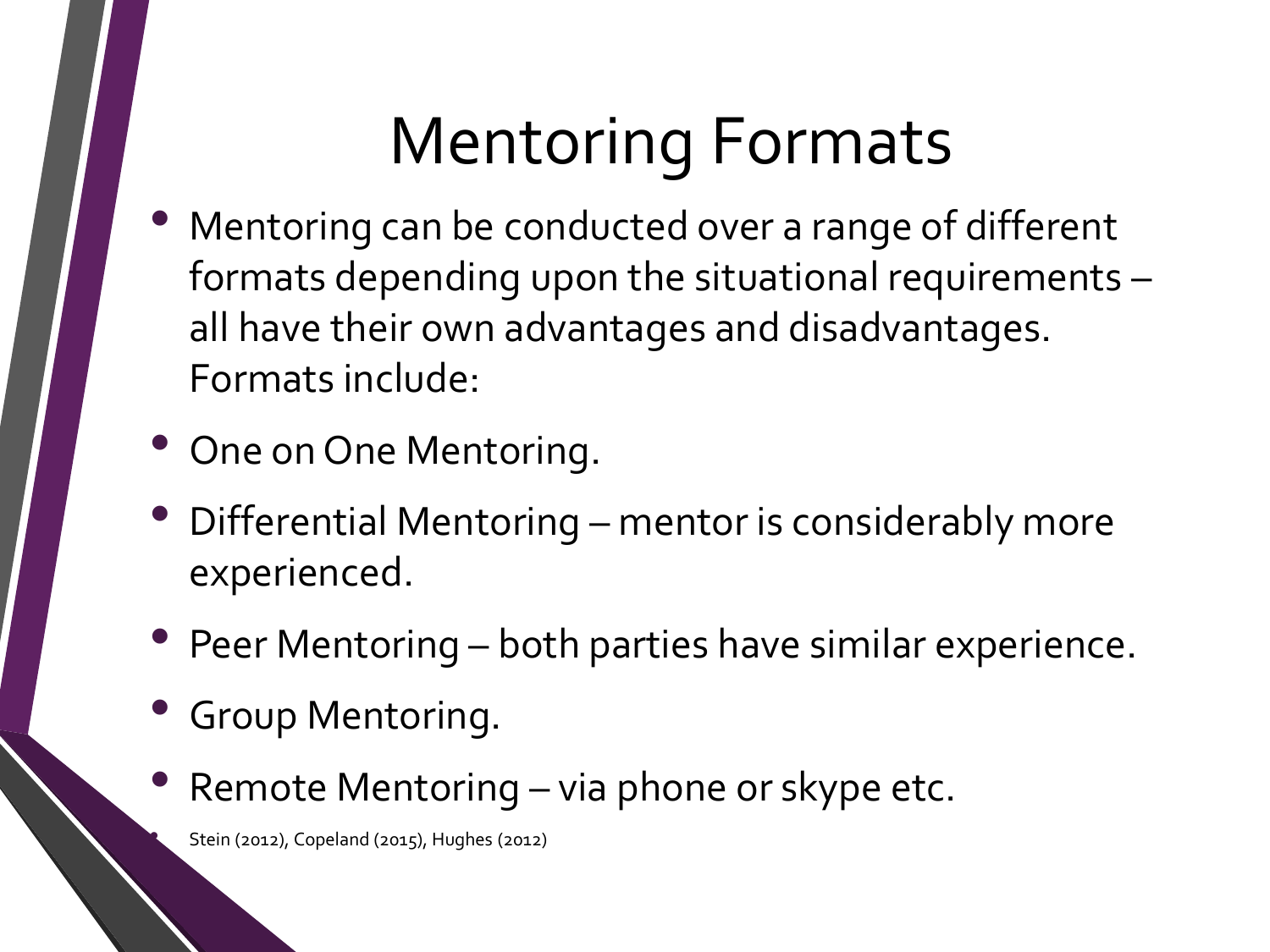# Roles of the Mentor

- Formative Educational role instructing, advising , modelling, help establish awareness of interactions, interventions effectiveness.
- Monitoring / Evaluating role monitors, clarifies, consults, feedback. Emphasis on accountability and responsibility.
- Supportive/ Restorative role provides mechanism to discuss and deal with issues and concerns, counselling, facilitating skills. Provides safe environment and support.
- Administration Record keeping and confidentiality.
- Risk Management ensure AIK Ltd. Code of Ethics and Conduct is met and an ethical culture is maintained and fostered.
- Developing a positive strong, collaborative relationship of mutual trust.
- Awareness of personal limitations and commitment to the supervision process.

• Esler (2009), Wade (2015), Copeland 2005, Jones (2014) Beinart (2012)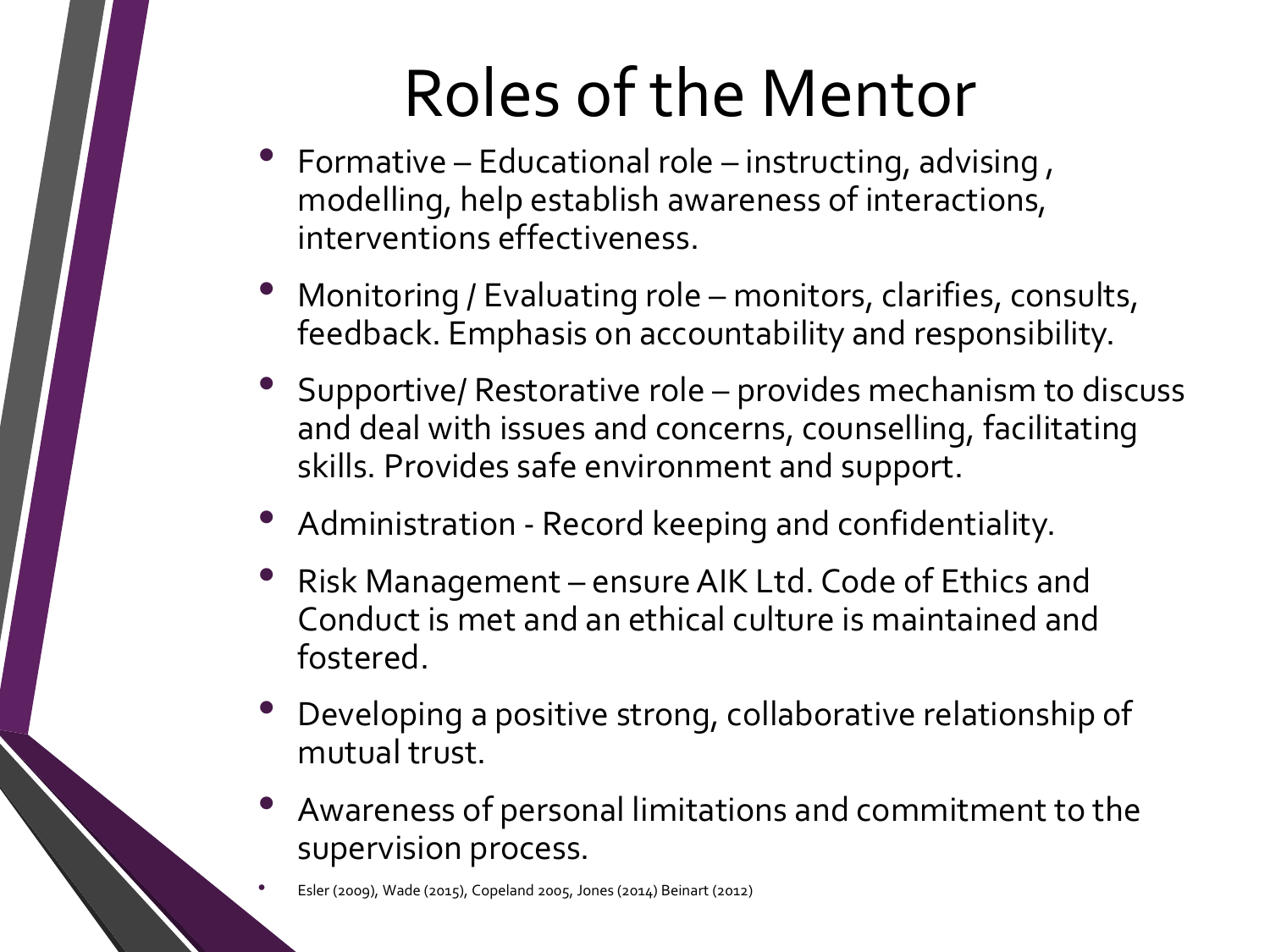#### Progression of the Mentoring Role

- A Mentoring relationship is dynamic and changing, particularly as new practitioners develop their skills over time. Expected progressions include:
- Initially the Mentor provides considerable structure and some early encouragement of autonomy.
- As they progress, less structure and more facilitating of autonomy through modeling and discussions.
- Eventually the focus moves towards assisting in refining their professional skills and identity with a focus on monitoring consistent performance. Less structure and direction is required in these later stages.
- Later a Mentor can take a more flexible role responding to the practitioner's needs and contextual factors.

• Esler (2009), Wade (2015), Copeland 2005, Jones (2014)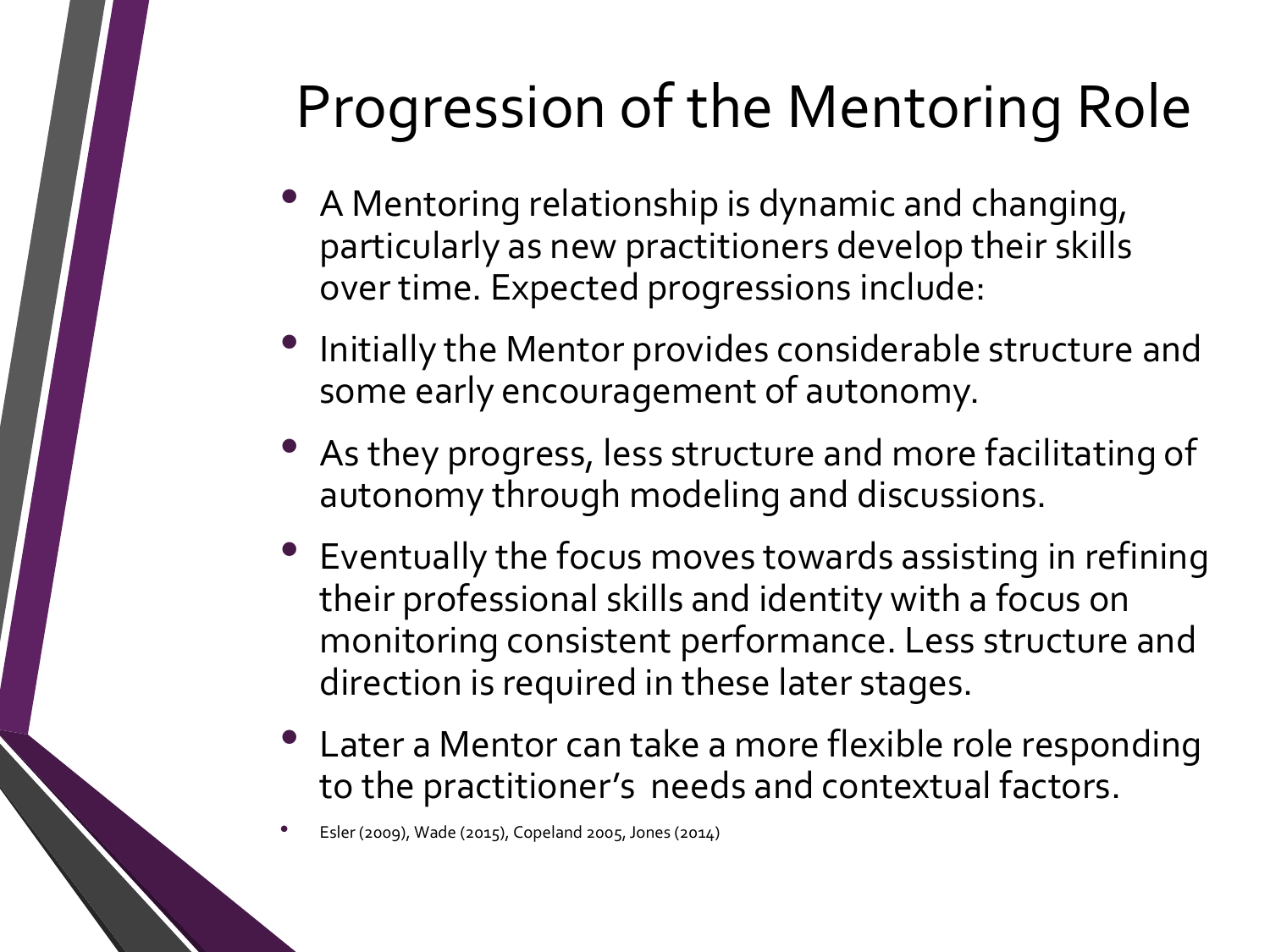#### Practical Tasks of Mentoring

- Building the relationship
- Teaching/ learning
- Counselling
- **Monitoring**
- **Evaluation**
- Consultative role assist in specialist areas.
- Administrative tasks recording/ reporting etc.
- Copeland (2015)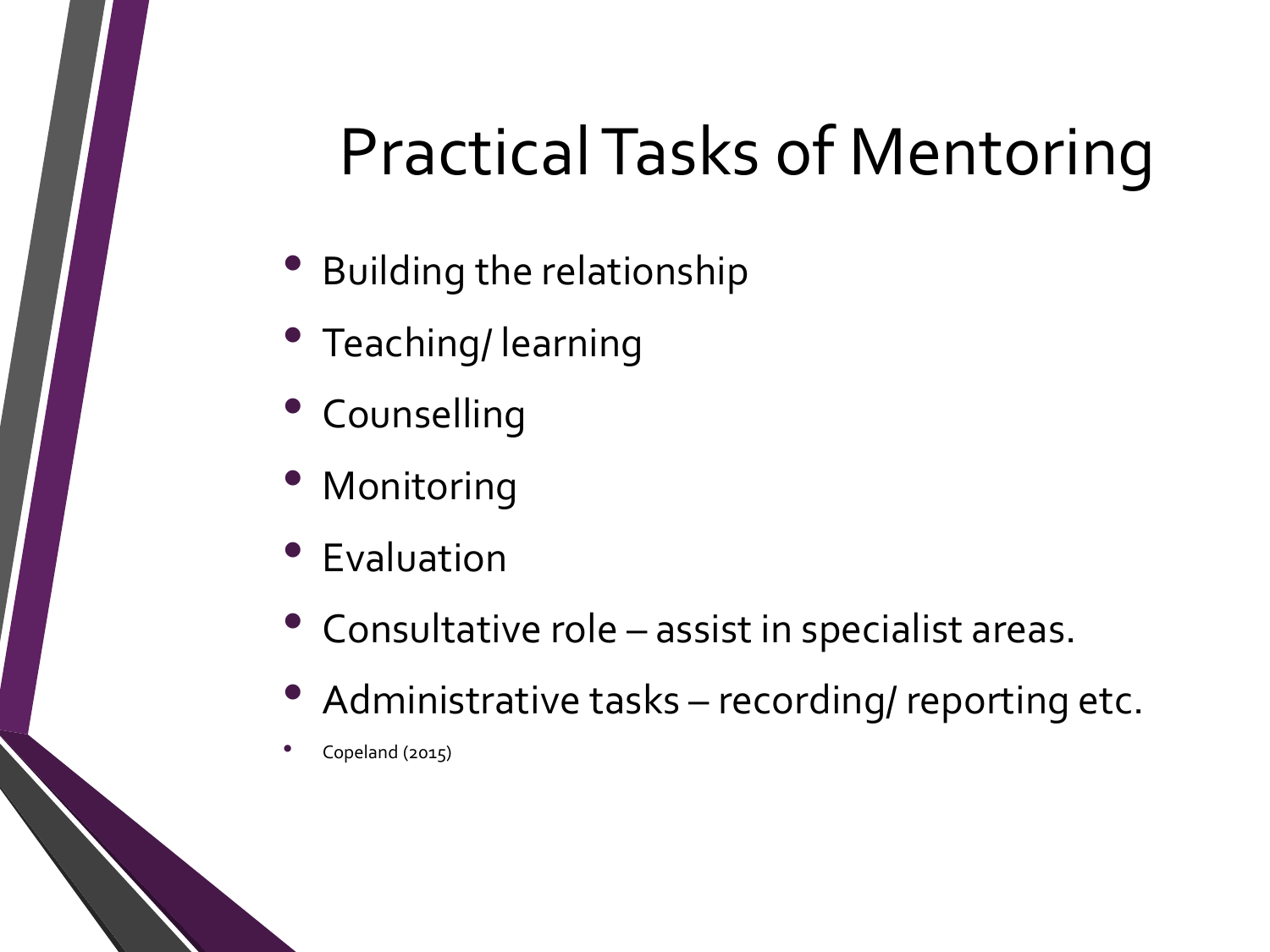#### Characteristics of a Successful Mentor

- Available both physically and emotionally.
- Accessible approachable and easy to converse with.
- Skilled and able to impart knowledge.
- Affable friendly and pleasant.
- Ethical honesty and integrity.
- Challenging and encouraging.
- NCETA (2005), Barletta (2007)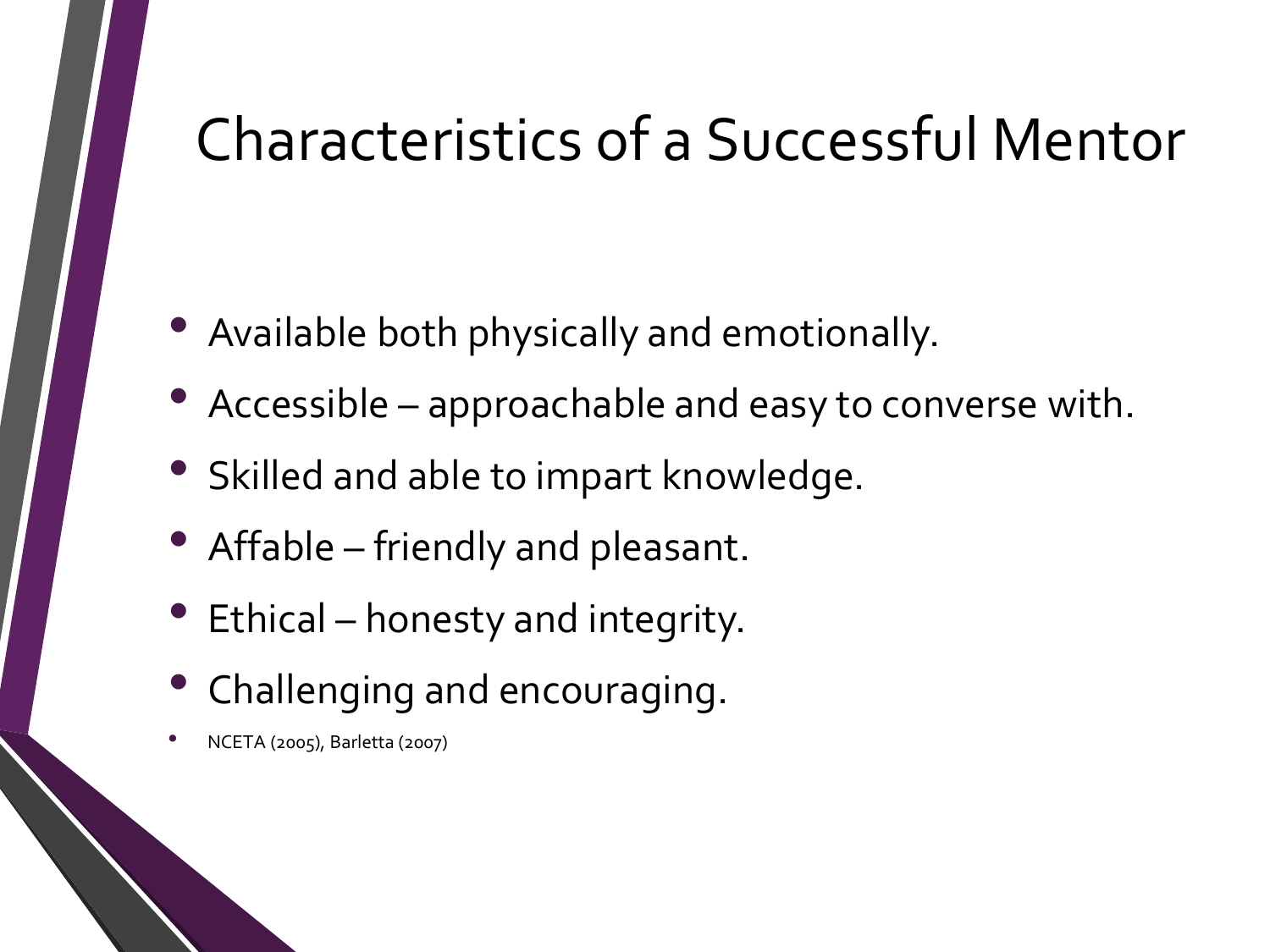#### Strategies to Avoid

- Criticism wherever possible avoid direct criticism. Challenge but be constructive and positive.
- Advice giving provide guidance rather than advice. Offer experience and knowledge, guide them in decisions.
- Rescuing Unless there is imminent danger or a significant ethical issue.

• Shea (1992)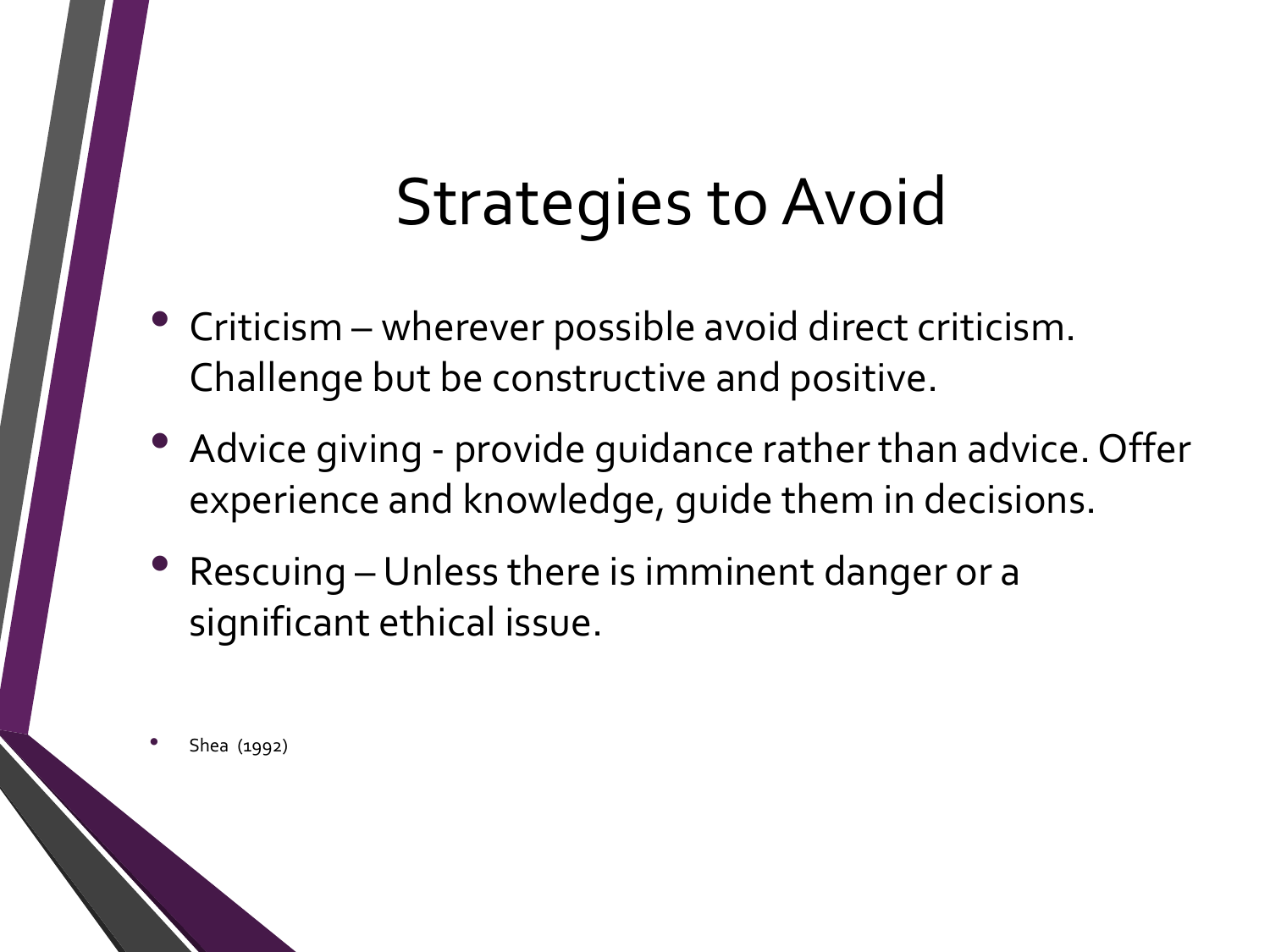#### Matching & Mentor Selection

- Matching the right mentor to the right practitioner is critical. No matter how great a mentor you are, there are some practitioners who won't match well with you.
- The Practitioner should be comfortable talking about all aspects, i.e. not careful or selective about what is said.
- You meet the individuals particular needs they may want support, challenge, guidance, a collegiate type relationship.
- You may need similar views or challenging views.
- Similar specialisation or interest.
- Knowledge or experience in a new area.
- Geographic proximity is generally preferred.
- Copeland (2005)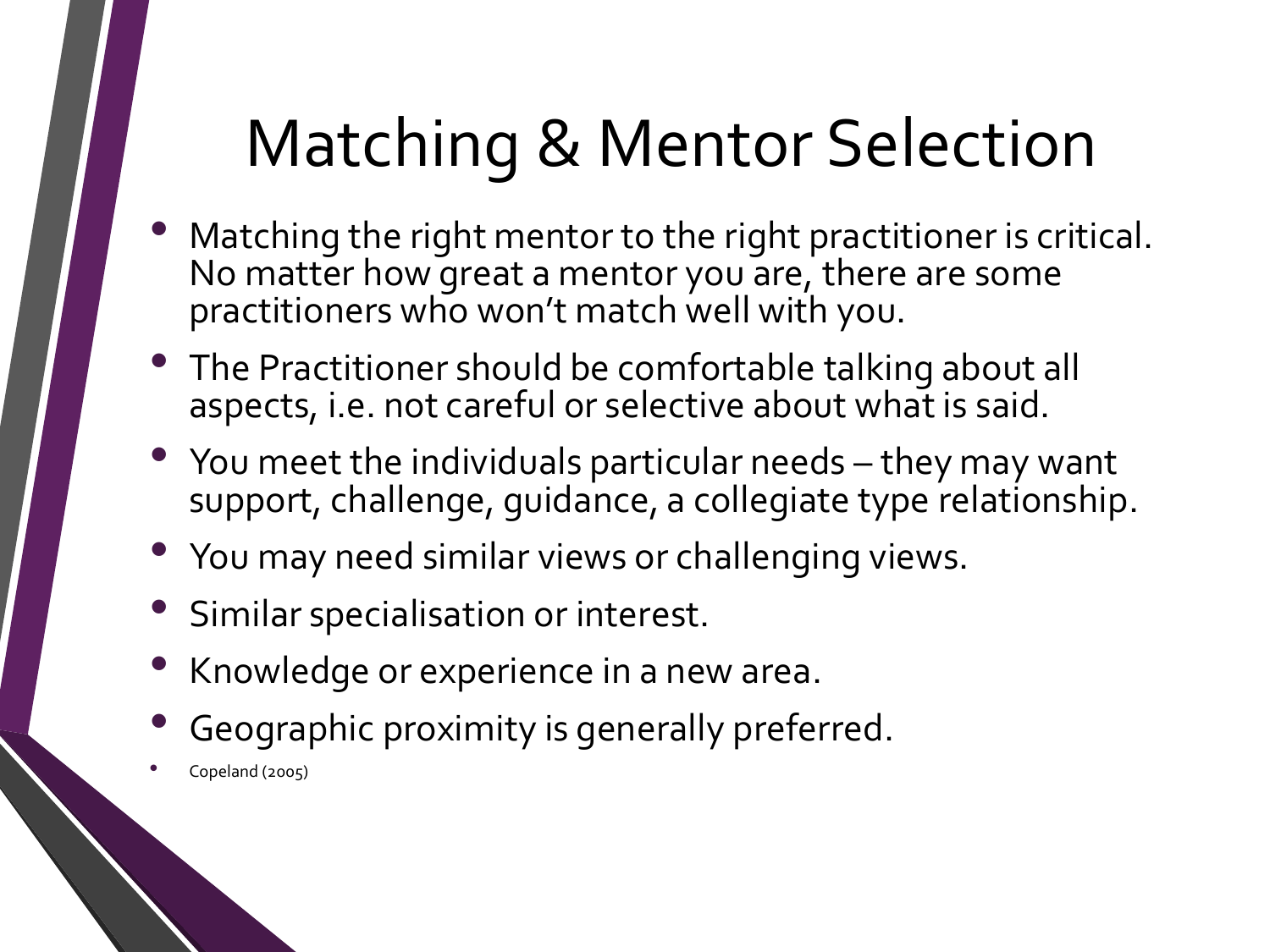#### Questions for Mentors

- Ensure your practitioner has the right information to make an informed decision on whether you are the right mentor for them. Be prepared for the following questions:
- How many years' experience?
- What areas have you worked in?
- Have you knowledge and experience in a similar area?
- What is your Mentoring training and experience?
- What are your availability and times for mentoring?

• Copeland (2005)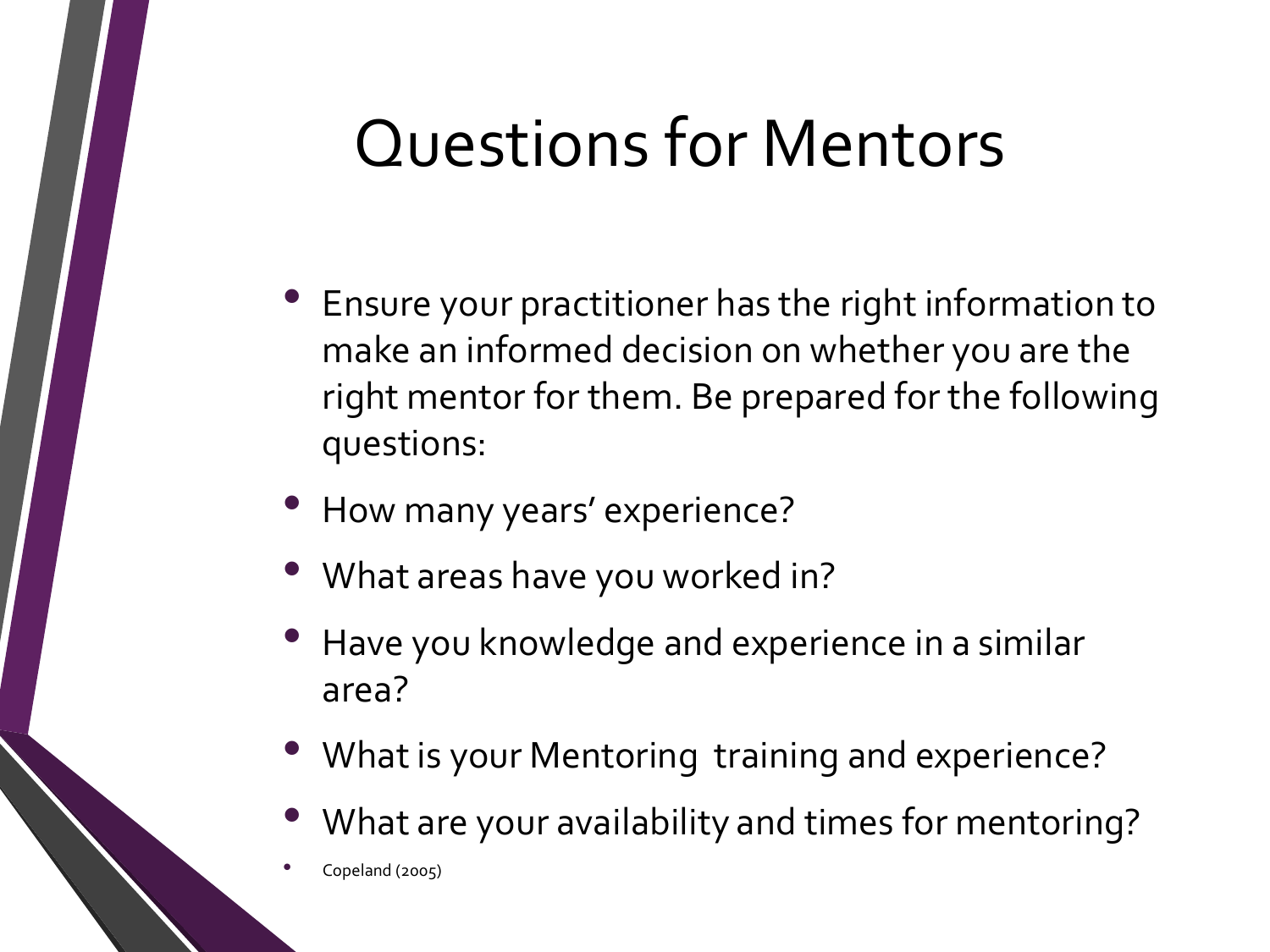#### Developing a Personal Style

- Mentors assist their practitioners to identify and develop their own individual therapeutic style.
- Avoid guiding them towards your particular style.
- Our particular mix will suit the clients and specialisations that we are drawn towards.
- Recognise that there is no one particular way or method that is best.

• Bernstein (1999)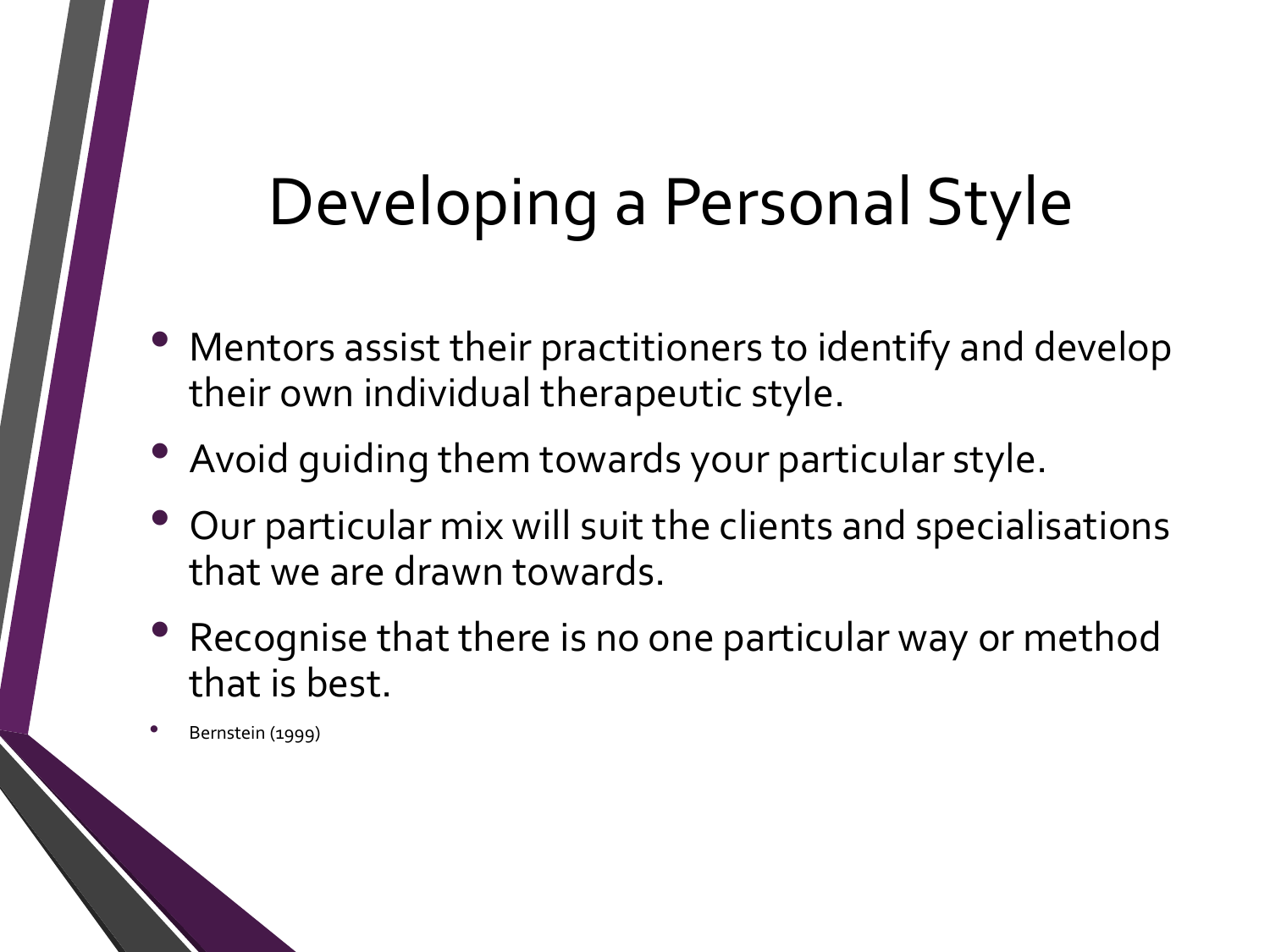#### Barriers to Mentoring

- Many potential barriers may impair the mentoring process. These require consideration and addressing in the early formative stage when discussing the mentoring process and structure with your practitioner. They may include:
- **Gender**
- Ethnicity/race
- **Personality**
- Time issues
- Mentor's personal style
- Needs of the practitioner
- Ethical issues

Klasen and Clutterbuck(2002)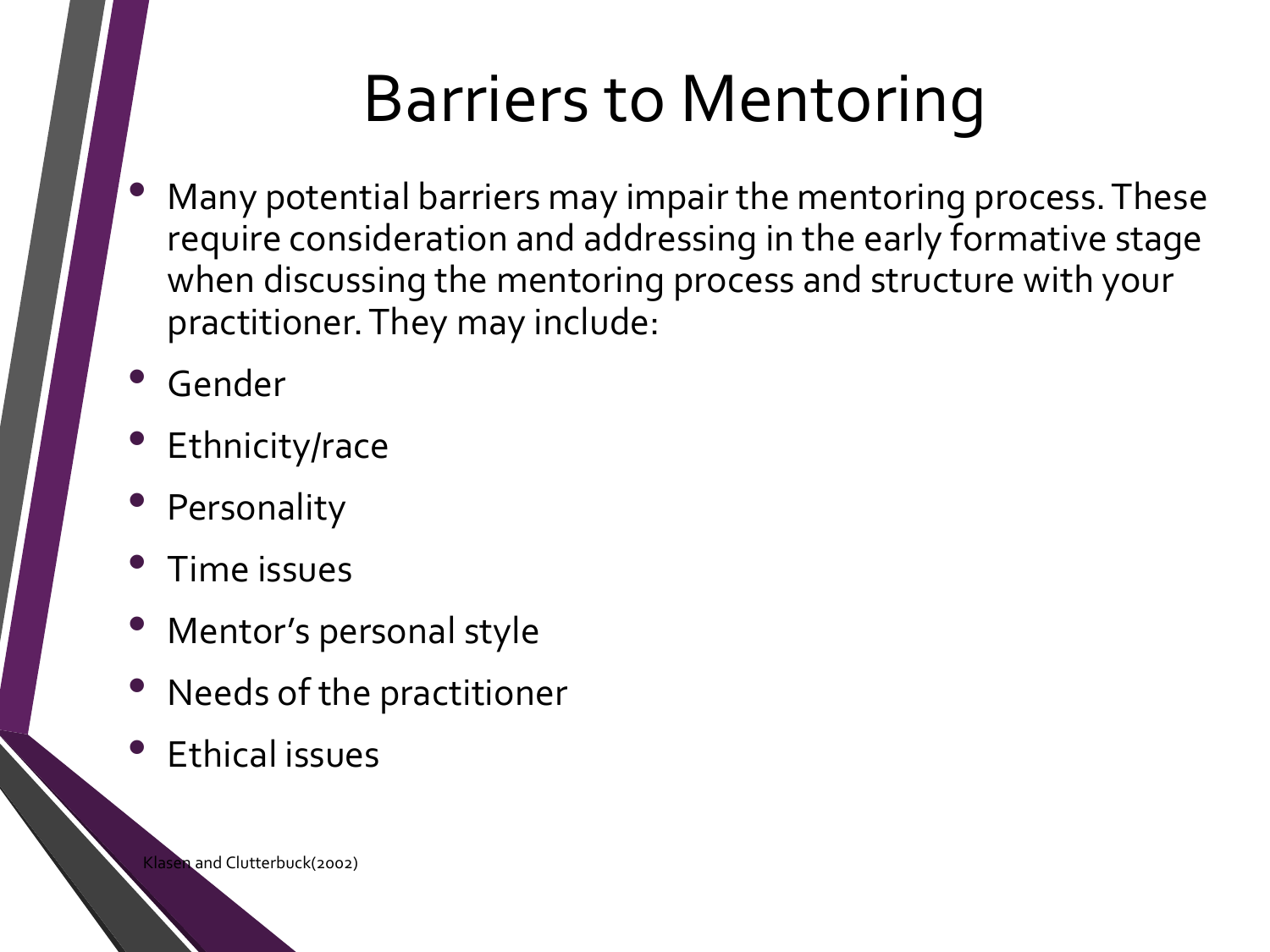## Starting the Mentoring Process

- The mentoring process requires significant planning and collaboration between both parties in the early stages. Substantial time should be allocated to discuss these to ensure effective mentoring. Mentors will need to focus on these areas which are discussed in more detail on the following slides:
- Planning
- Relationships
- Contracts formal agreement that guides the process.
- Recording
- Evaluation
- **Practicing the Art Focus, techniques and strategies.**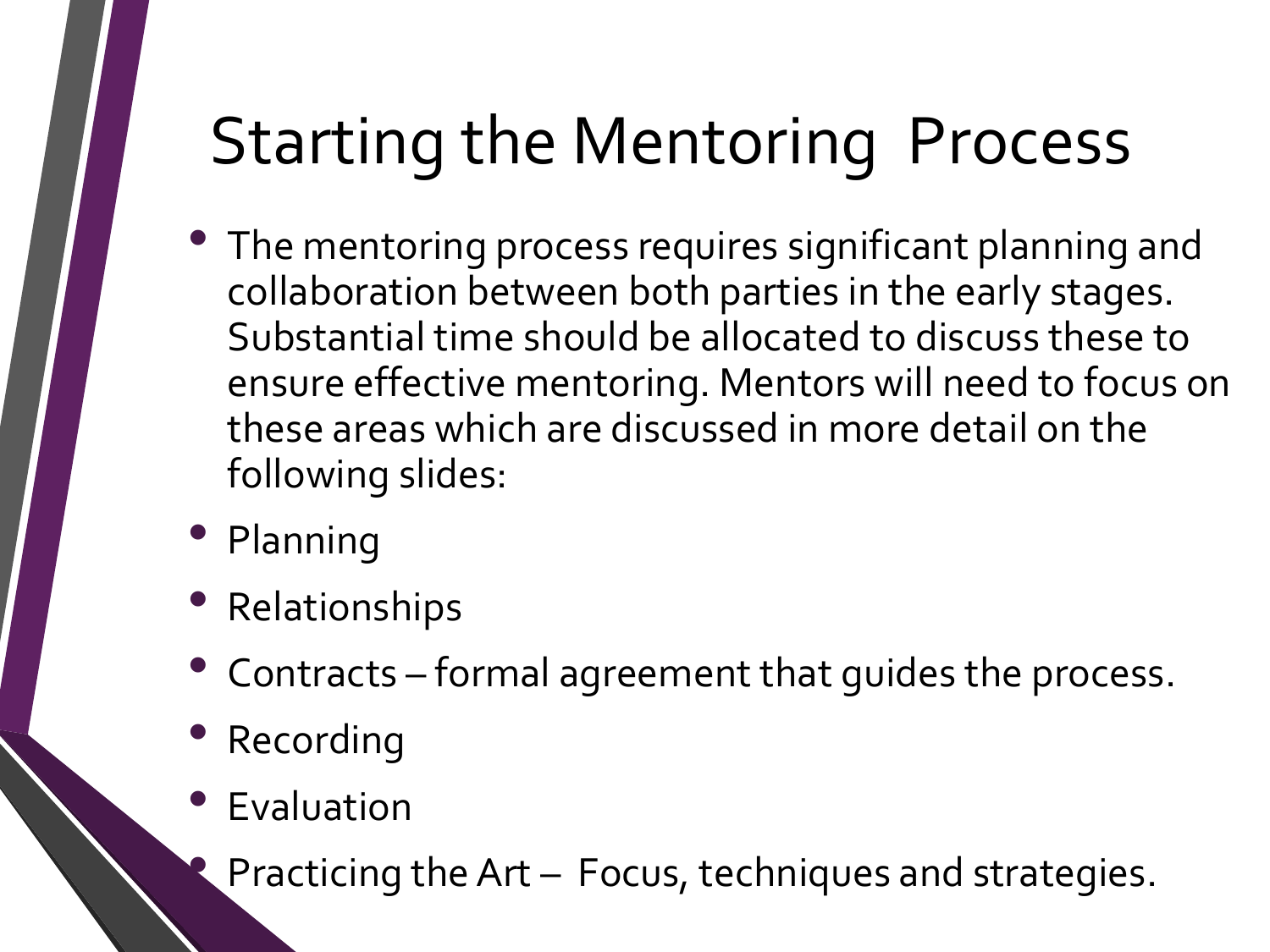# Building the Relationship

- Develop an environment of mutual trust and collaborative attitudes.
- Discuss and clarify areas of potential concern particularly about the mentoring process.
- Maintain clear boundaries.
- Be clear, honest and consistent in all sessions and discussions.
- Acknowledge contextual factors influencing the situation.
- Clarify responsibilities of both parties.
- Utilise appropriate self-disclosure.
- Provide support in a manner that enables the practitioner to retain responsibility and make decisions.
- Recognise and openly discuss changes in the relationship.
- Make necessary adjustments to the relationship.

• Hughes (2012), Trevithick (2005) Ahktar (2007)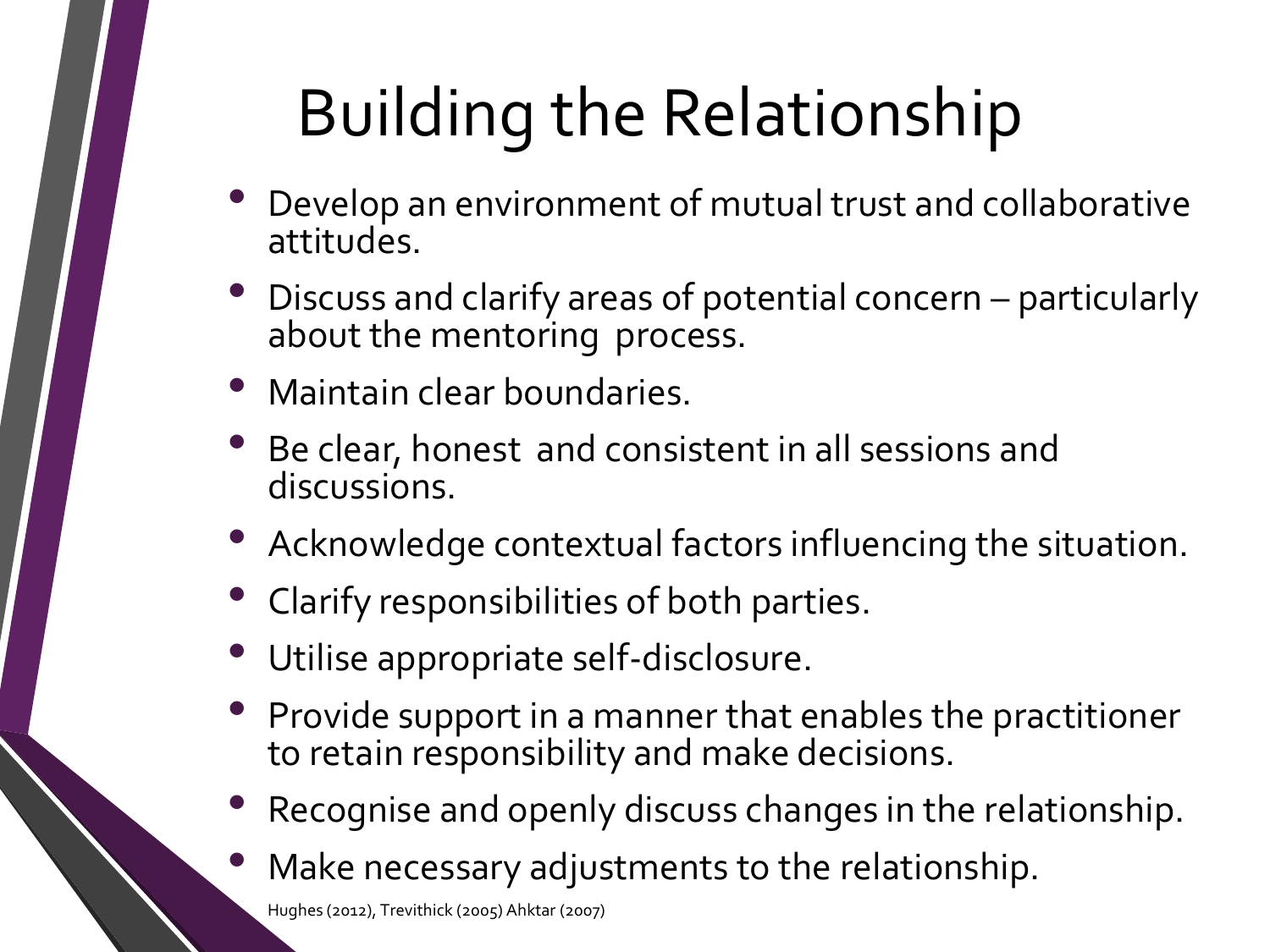# Developing a Contract

- Can be a written agreement, does not lock parties in to a set number of sessions or length of time and guides the process. Can include:
- Types and style of mentoring sessions. E.g. 1 on 1 or group etc.
- Frequency, location, length, fees/ cost of sessions.
- Establishes clear boundaries and scope of mentoring.
- Focus of the mentoring process, e.g. case study, problem solving, skill development or general reflection process.
- Ethical considerations such as confidentiality and the relationship.
- Expectations and role clarification of both parties.
- Goal setting processes.
- Recording and documentation responsibilities.
- Time frame and review of mentoring process monitoring and evaluation.

• Conflict resolution process and conclusion of mentoring relationship.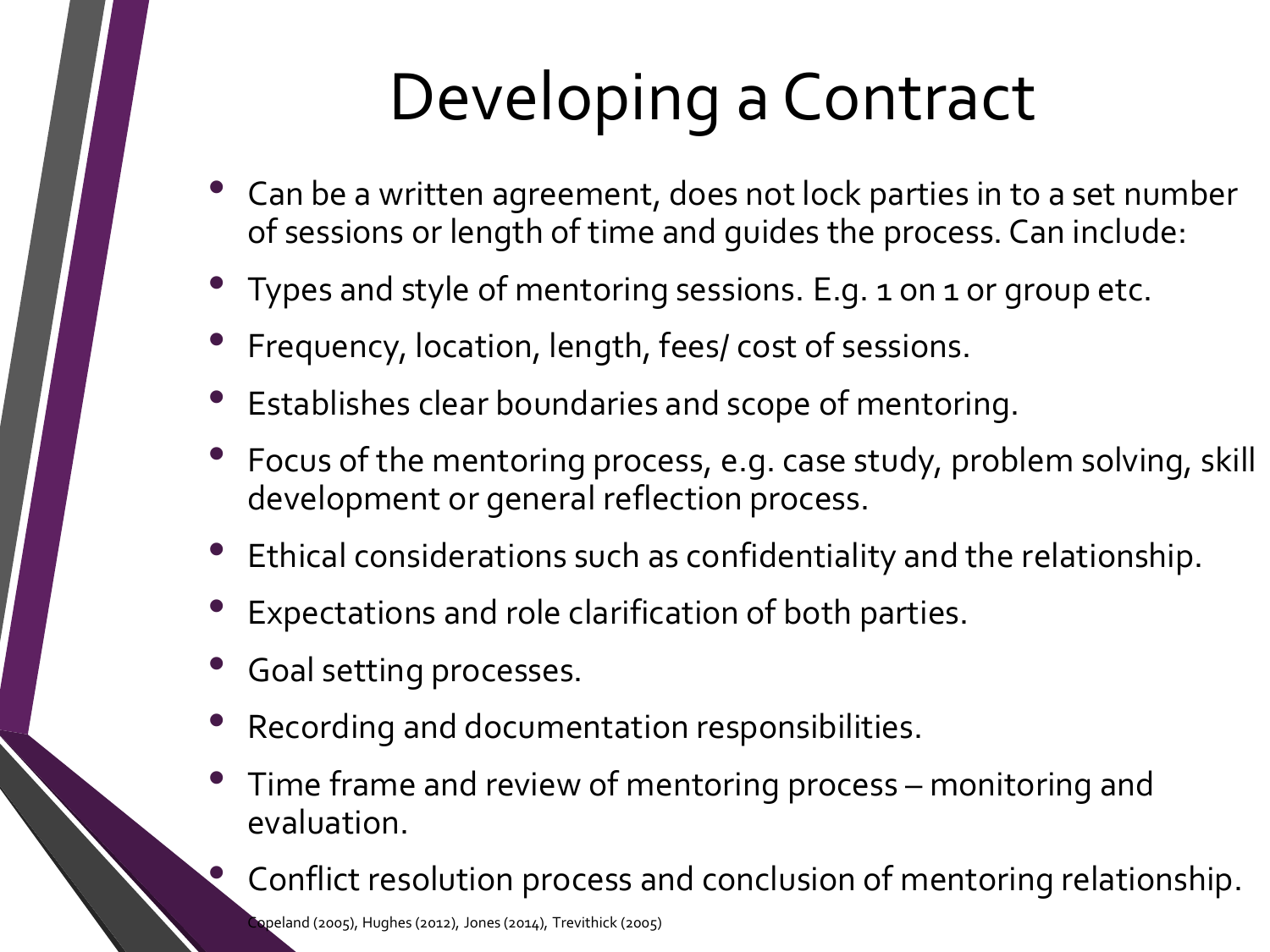## Cost of Mentoring

- Payment process to be negotiated by the mentor and the practitioner.
- Often dependent upon experience differential.
- Can use a percentage of normal scheduled fees as a guide.
- Always provide an invoice and receipt.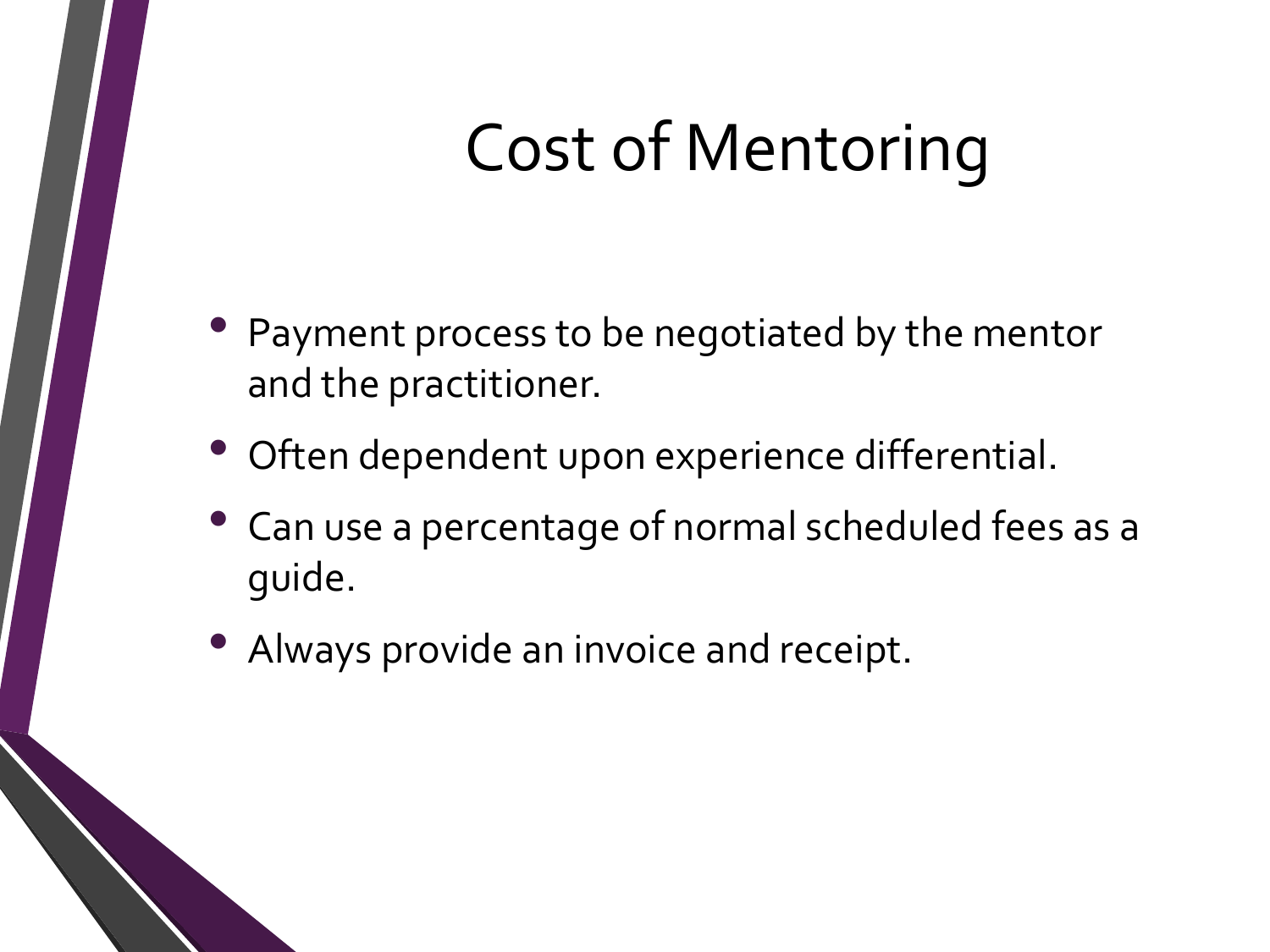# Recording of Mentoring Sessions

- Keeping an accurate record of mentoring sessions is important for many reasons such as:
- Evidence of mentoring.
- Evaluation of mentoring effectiveness.
- Can identify any issues or areas of concern.
- Assists in directing future sessions.
- Assists in managing and monitoring goals.
- Ensures accountability.
- Hughes (2012), Copeland (2005), Trevithick (2005)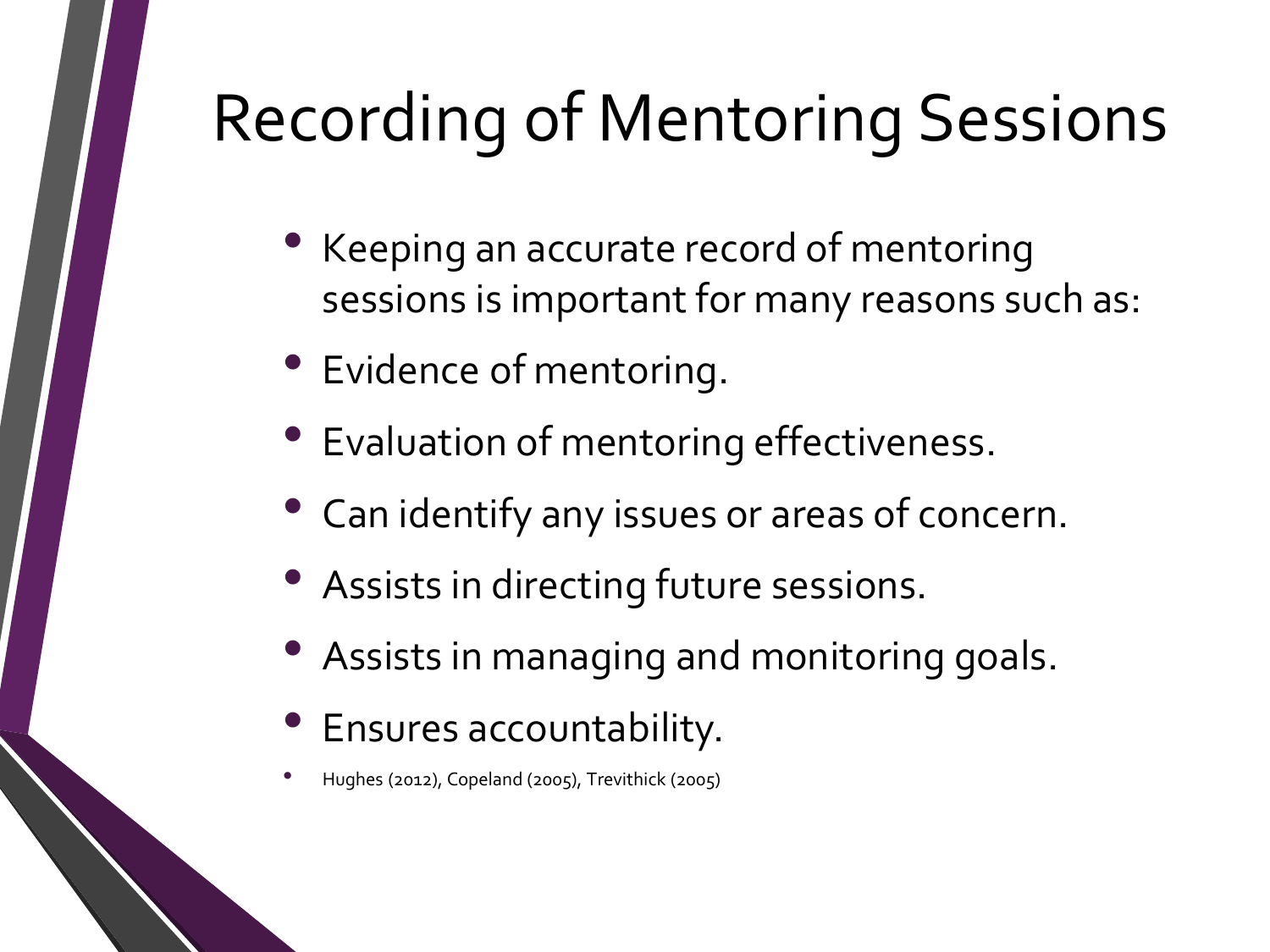## What to include in a Report?

- Date, time, length, number of cases and what issues discussed.
- Information about therapeutic effectiveness.
- Ethical and professional practices.
- Use of mentoring by the practitioner.
- Future training needs.
- Progress since last review.
- Evaluation of work.
- Hughes (2012), Copeland (2005), Trevithick (2005)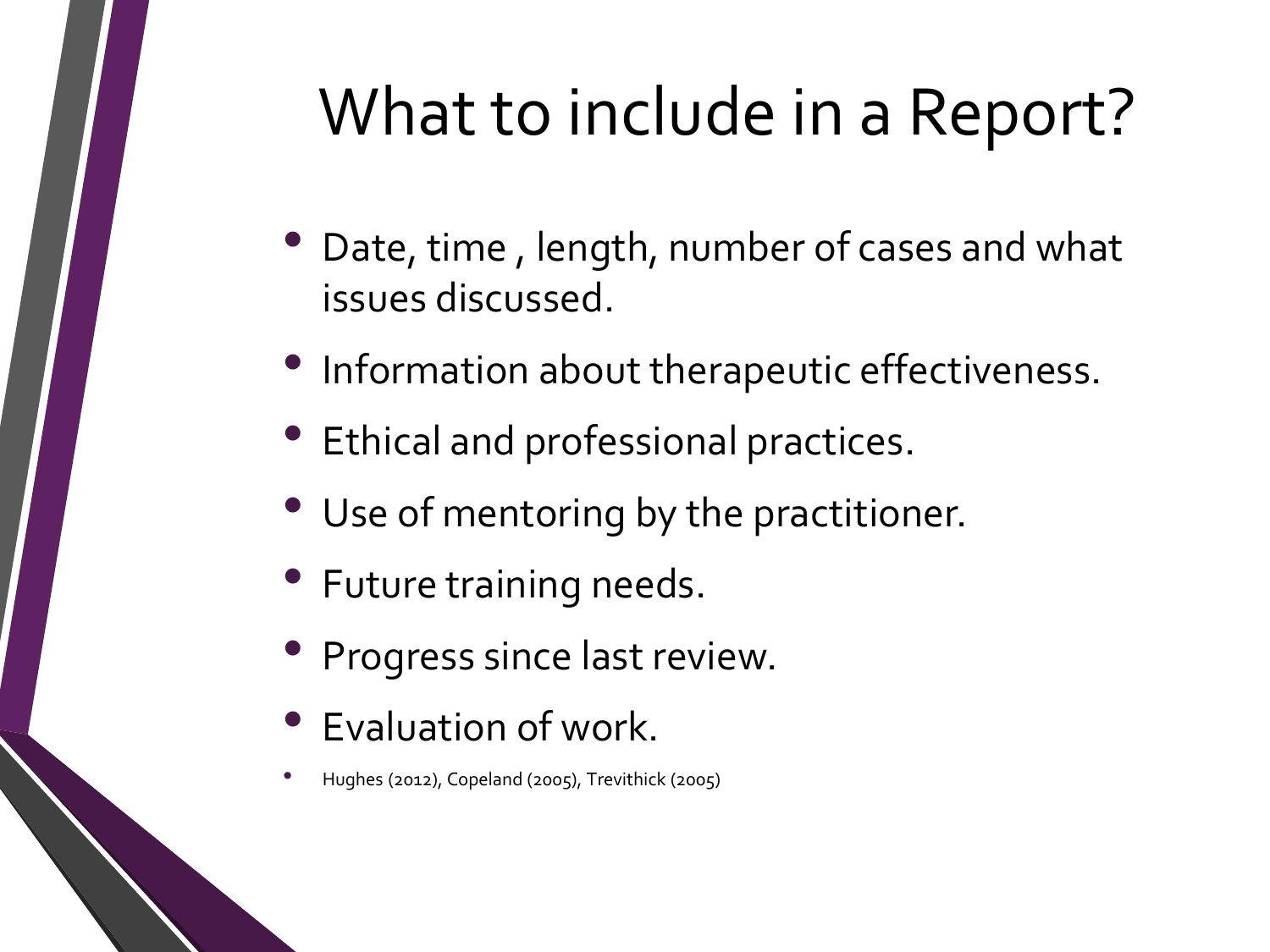#### Evaluation of Mentoring

- Evaluate either using practitioner feedback or jointly.
- Monitor the progress of the practitioner regularly.
- Provide constructive feedback in a positive and supportive manner.
- Ensure feedback is regular and two way.
- Record evaluations on your reports.
- Challenge the practitioner when necessary.
- Address any issues immediately and resolve or end the relationship.
- Jones (2014), Hughes (2012) Beinart (2012)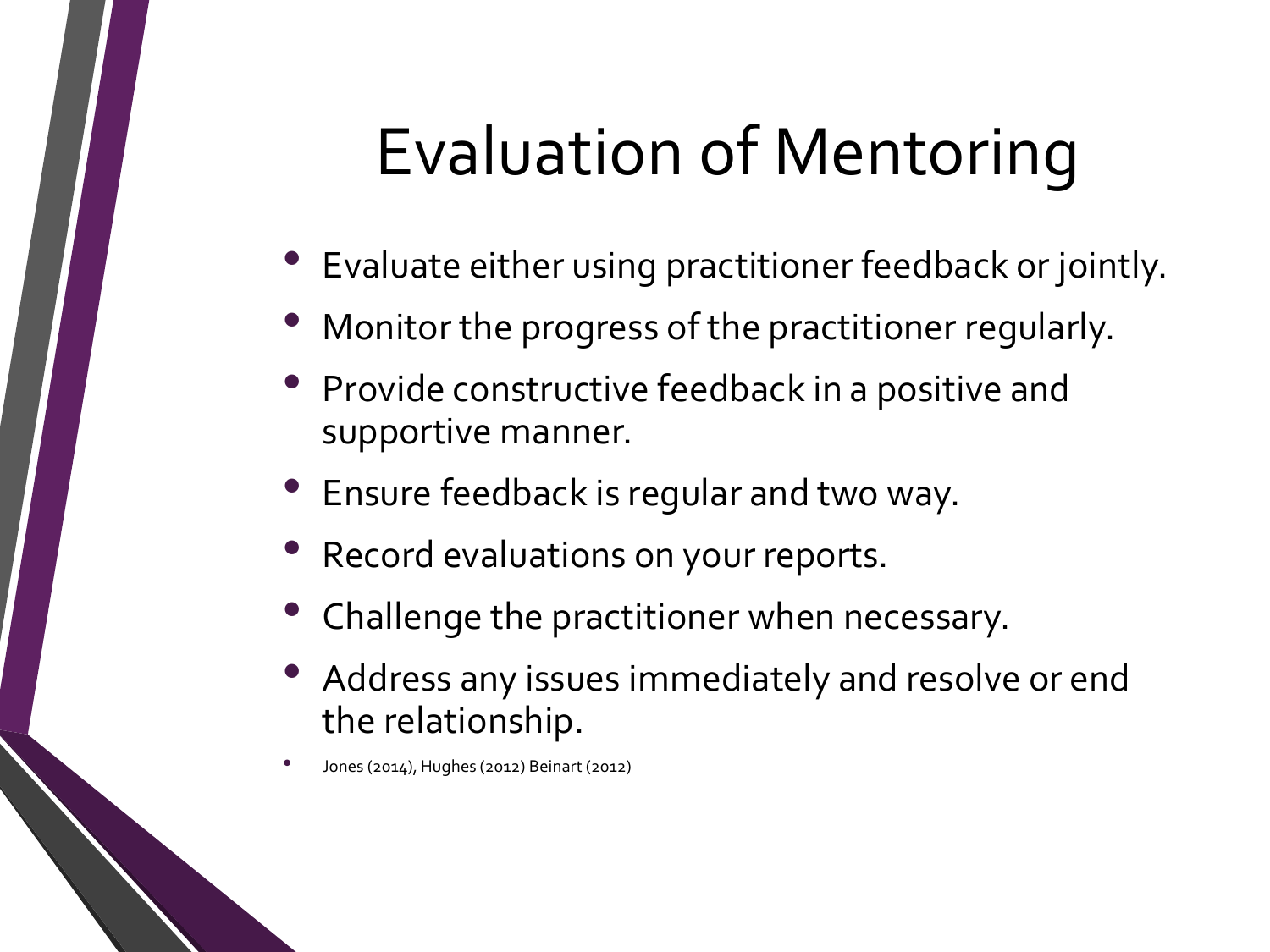#### Areas to examine in the session

- Issues or areas of concern, ethics and legal implications.
- client issues and boundaries.
- Effectiveness of interventions and analysis of practice choices.
- Reflecting on a particular session.
- Exploring the impact of personal feelings on their work.
- Professional development.
- Impasse dilemmas when healing process is stuck case progress.
- Urgent issues that arise may need an urgent call or session.
- Allegiance dilemmas conflict between client needs, ethics etc.
- Effective decision making processes identify and define issue, consult, list consequences and decide.
- Issues of transference and countertransference.
	- Self-care, stress management and wellbeing of the practitioner.

• Trevithick (2005), Copeland (2005), Esler (2009), Barletta (1992)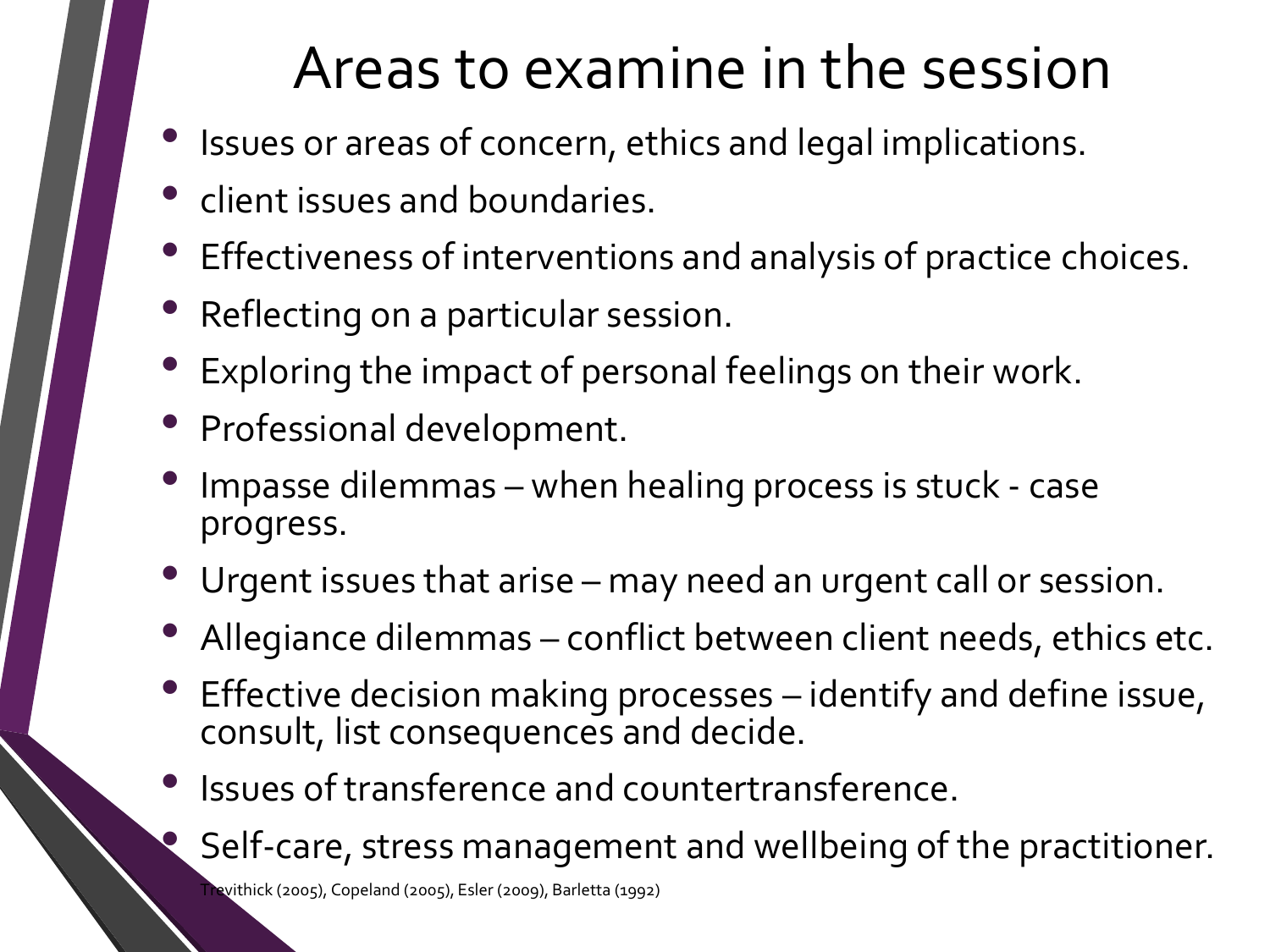# Mentoring Techniques

- Cases and problem issues use problem and solution oriented questions to help guide to their own resolution.
- Skill rehearsal and role modelling.
- Co- facilitation supervisor attends and contributes to, but does not take over a session.
- Indirect observation recorded session with client consent.
- Subtle influence and encouraging statements.
- Clarification skills and interpretation.
- Provision of between session techniques and activities.
- NCETA (2005),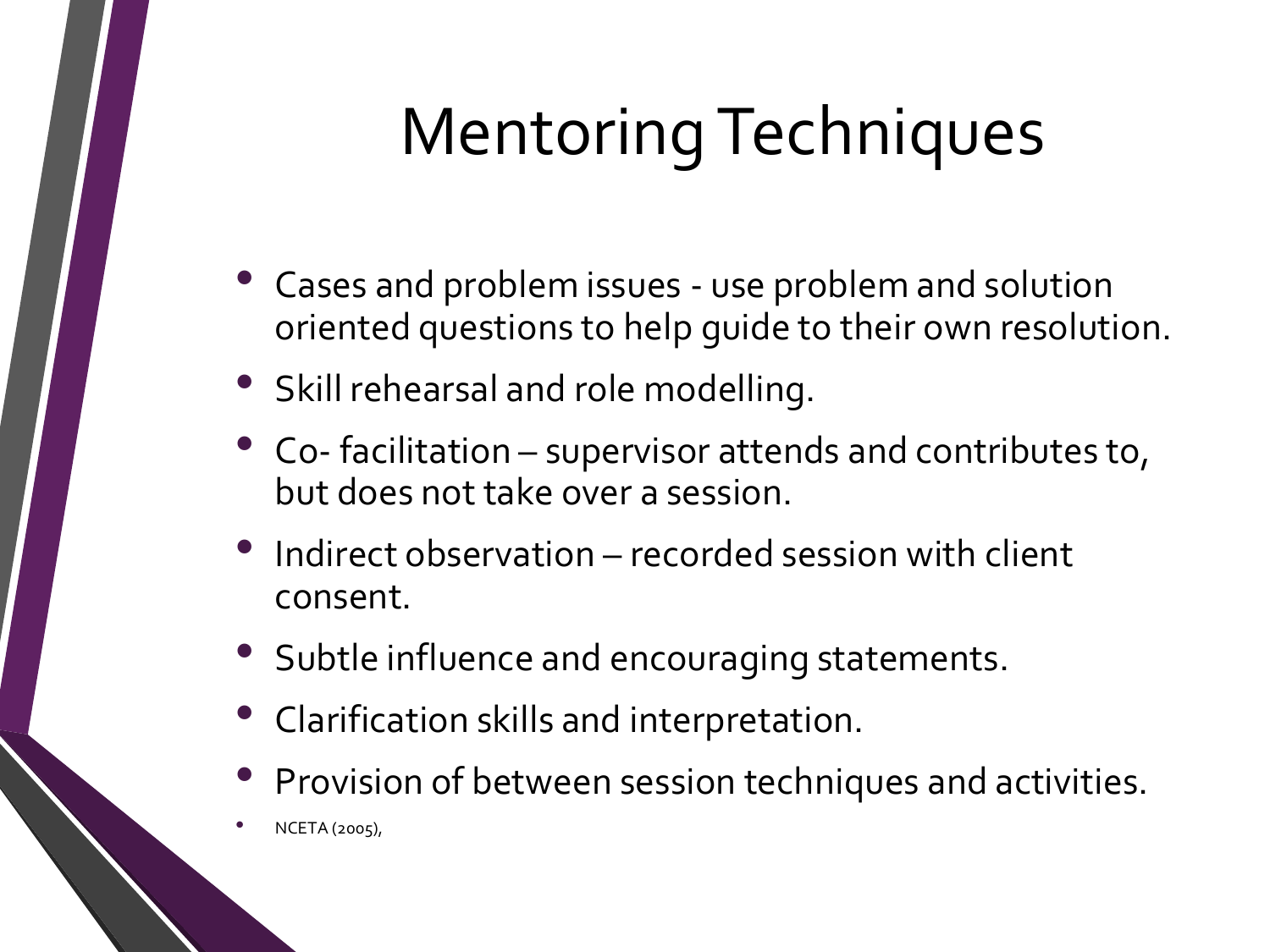#### Resolving Issues Through the Mentoring Process

- Encourage practitioner to work through the following processes when attempting to resolve issues:
- Understand the dilemma.
- Find connections among the information.
- Formulate a working hypothesis.
- Develop a treatment plan to implement.
- Barletta (2007), Hughes (2012)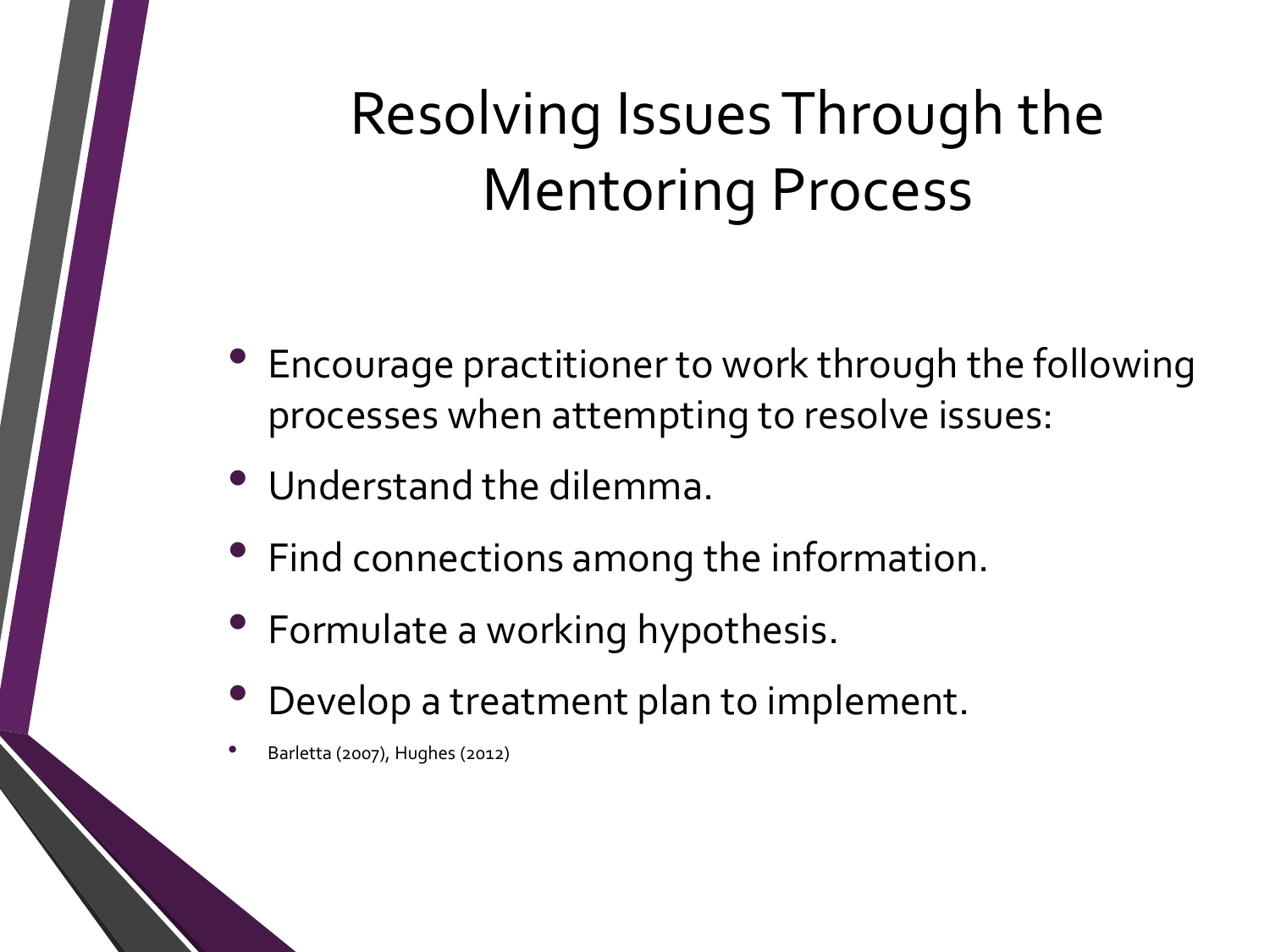# Ethical Considerations

- There are many ethical considerations that will arise in the practice of Kinesiology. The following areas will be explored in greater depth in these slides:
- Ethical issues that may arise in practice
- Boundaries
- Ethical Vulnerabilities
- Accountability and Responsibility
- Confidentiality
- Legal considerations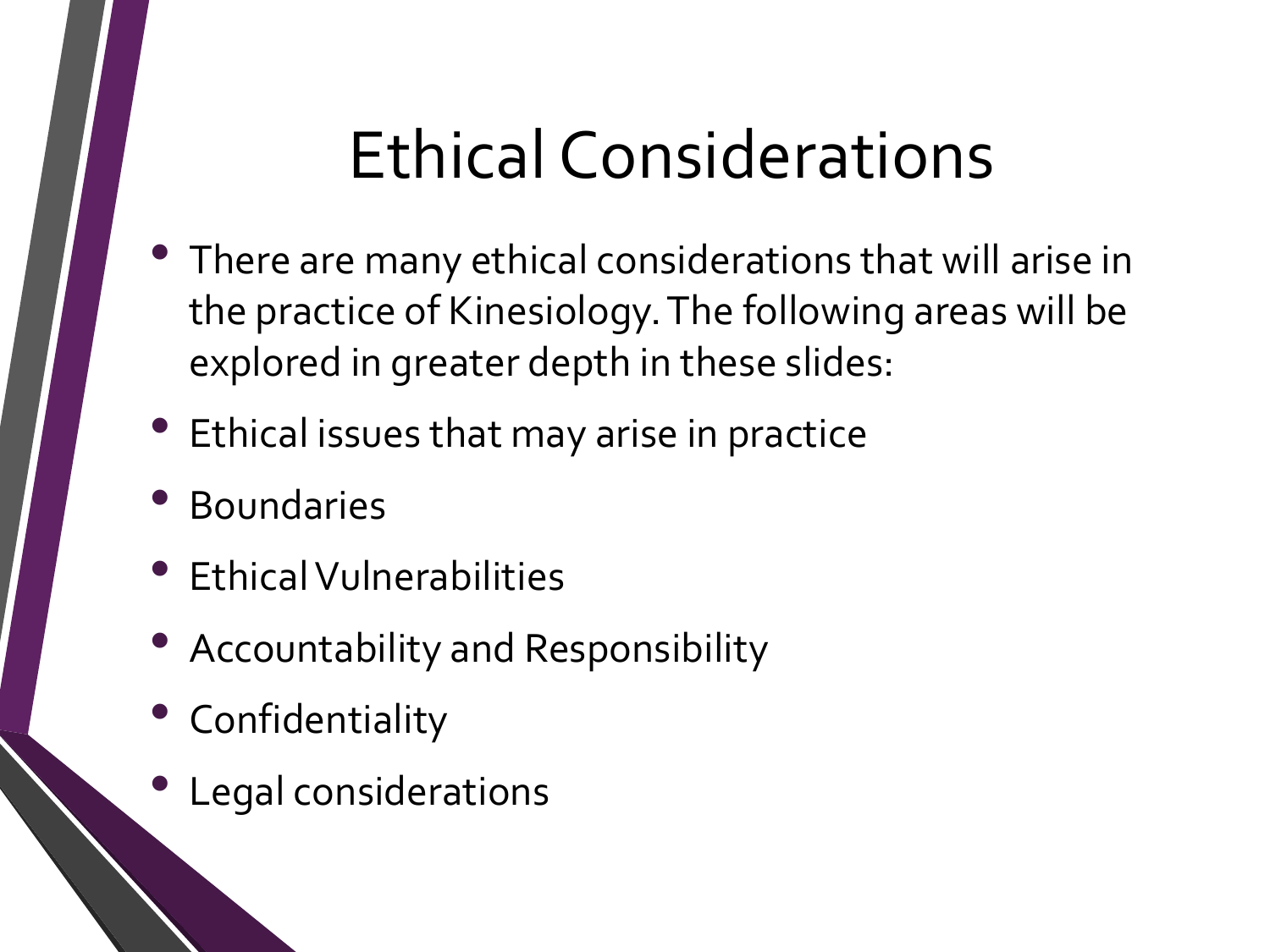#### Ethical Issues in Practice

- Holding strong feelings about a client.
- Dual Relationships connections between clients.
- Extended sessions.
- Inappropriate communication during non-therapy sessions/ meetings.
- Outside hours telephone calls to and from clients.
- Inappropriate gift giving.
- Boundary problems with in home therapy and visits.
- Overdoing, overprotecting and over identifying with clients.
- Loans, barter and sale of goods any financial interaction other than payment for therapeutic services.
- Self disclosures by the therapist unless limited and clinical.
- Touching and sexual contact.
- Walker & Clark (1999), Mahoney (2006)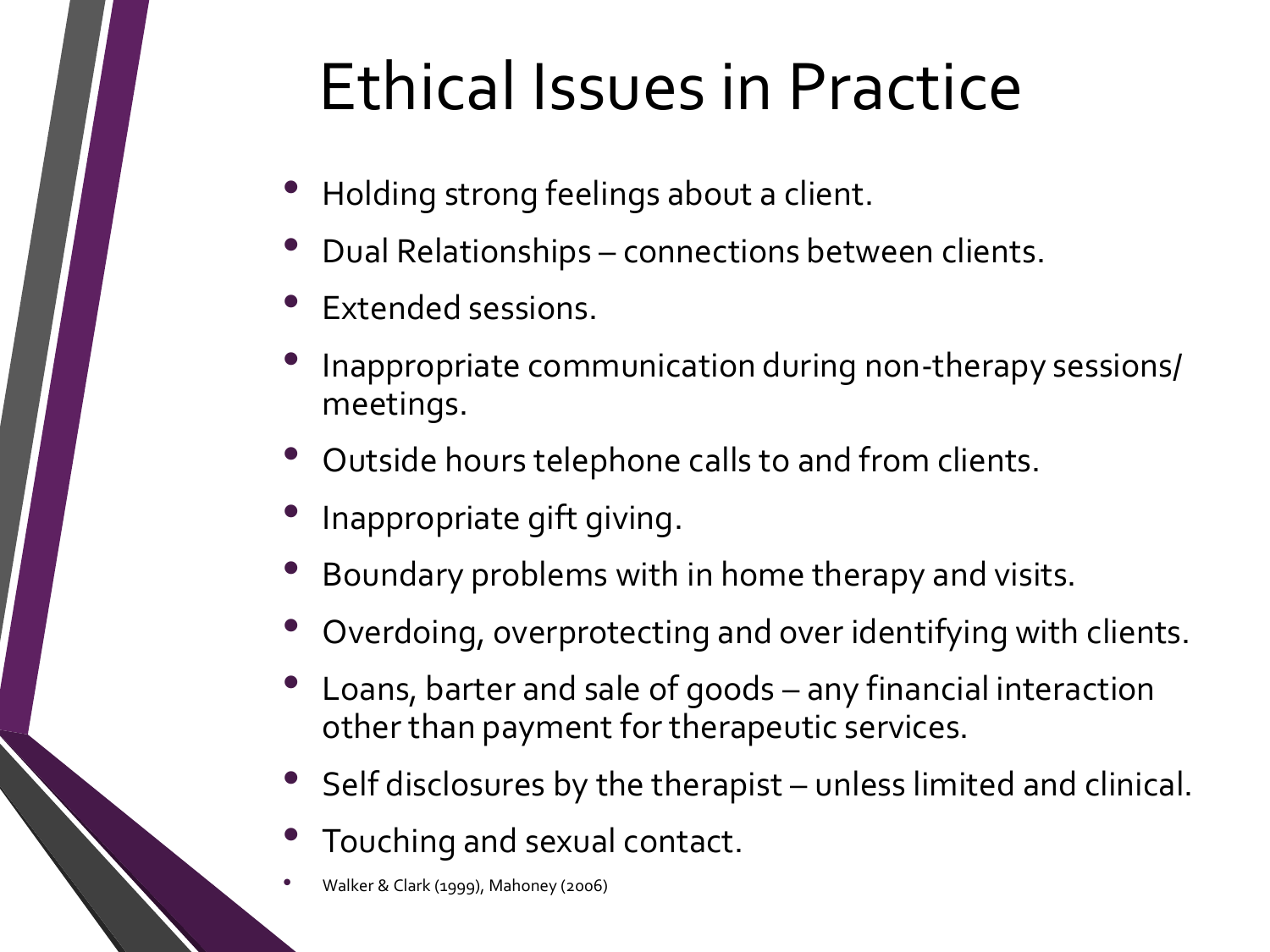#### Mentoring Boundaries

- Maintaining a professional relationship, definitely no sexual relationships and often a friendship can influence the mentoring process.
- Keeping on task and set time limits.
- Keeping to clarified expectations, communication and confidentiality.
- Adherence to AIK association code of ethics and conduct. Available on the website at: http://www.aik.org.au/files/AIKEthicsandConduct.pdf
- Hughes (2012), Jones (2014, Trevithick (2005)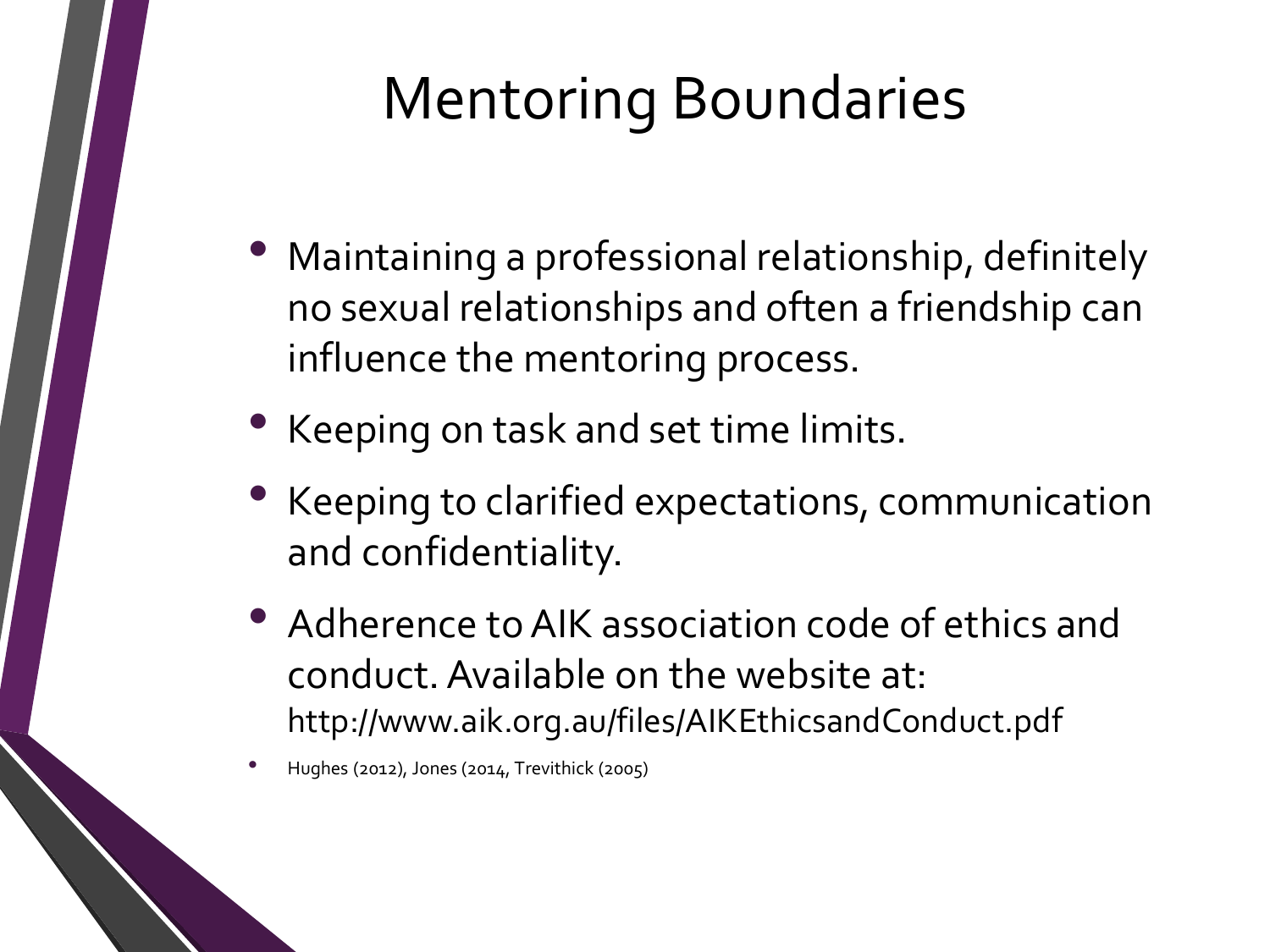# Ethical Vulnerabilities

- Knowledge of ethics does not always equate to ethical practice. Individuals can be influenced by:
- Social and cultural influences.
- Inability to recognise ethical dilemmas.
- Competing motivations client, practitioner, ethics.
- Prior decisions.
- Poor organisational skills.
- Non-rational processes and cognitive bias.
- Person situational variables.
- Poor role modelling
- Uncertainty, anxiety and stress
- Jones (2014)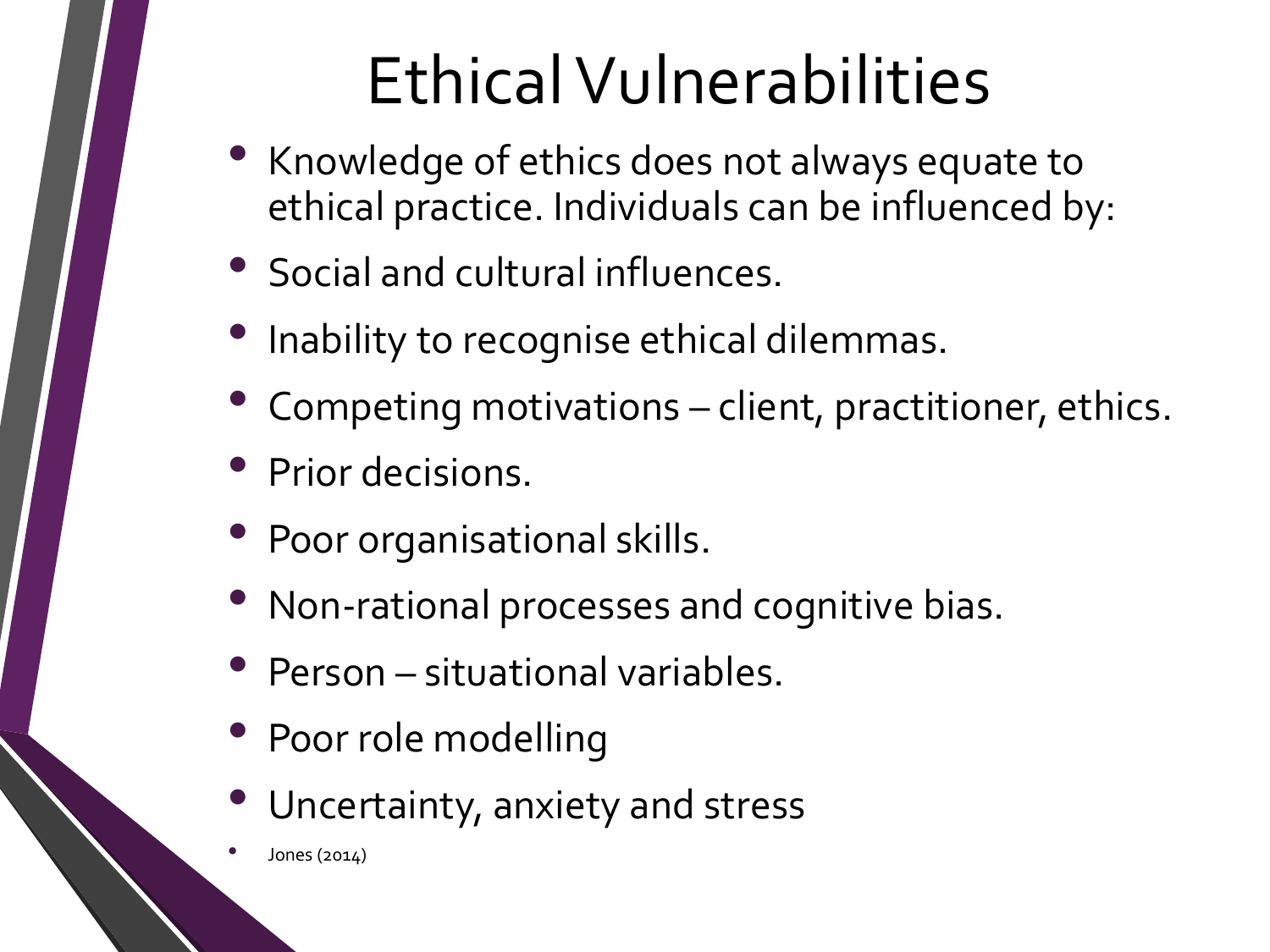# Managing Ethical Vulnerabilities

- Mentors will need to monitor potential vulnerabilities and address them. A mentor will need to:
- Pay attention to practitioner emotional states and societal factors influencing them.
- Encourage discussion of these areas.
- Enhance awareness of practitioner blind spots.
- Investigate social support and relationships that the practitioner has in place.

• Jones (2014)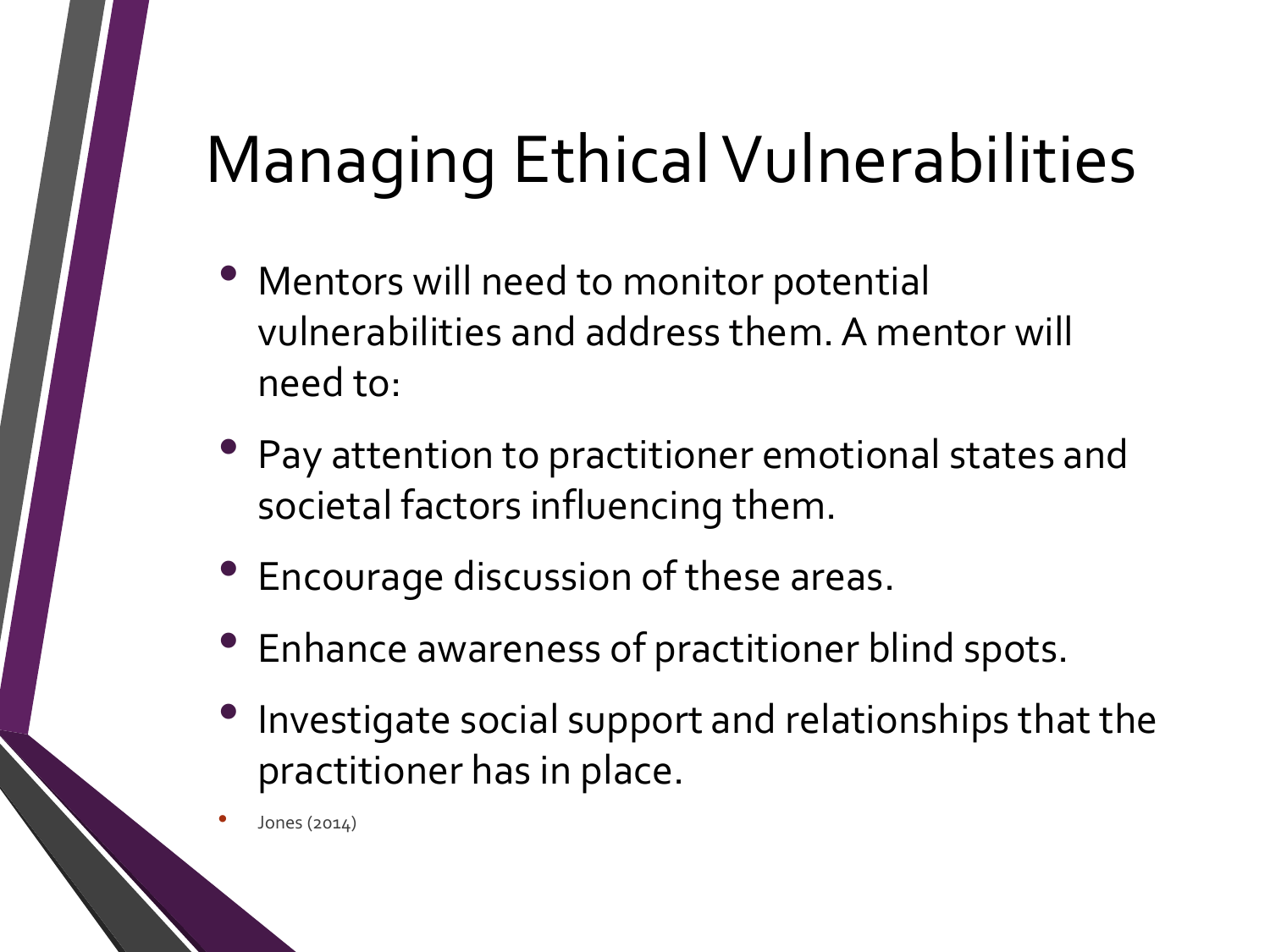## Accountability of Mentors

- Responsibility for the welfare of the client to ensure ethical standards are upheld.
- Protecting the client if the practitioner intends to do something illegal, unethical or in conflict with the AIK code of ethics and conduct –www.aik.org.au downloads.
- Advising the practitioner when it is appropriate to break confidentiality.
- Ensuring the practitioner is able to function effectively through their well-being and self-care strategies.
- Mentors are responsible for practitioners being fit to practice.
- Go beyond just upholding the ethics standards of ensuring no harm, but to actually assist the client as much as possible.
- It is wise to ensure your personal liability insurance covers your mentoring role.

• Esler (2009), Wade (2015, Trevithick (2005), Hughes (2012), Jones (2015), Copeland (2005)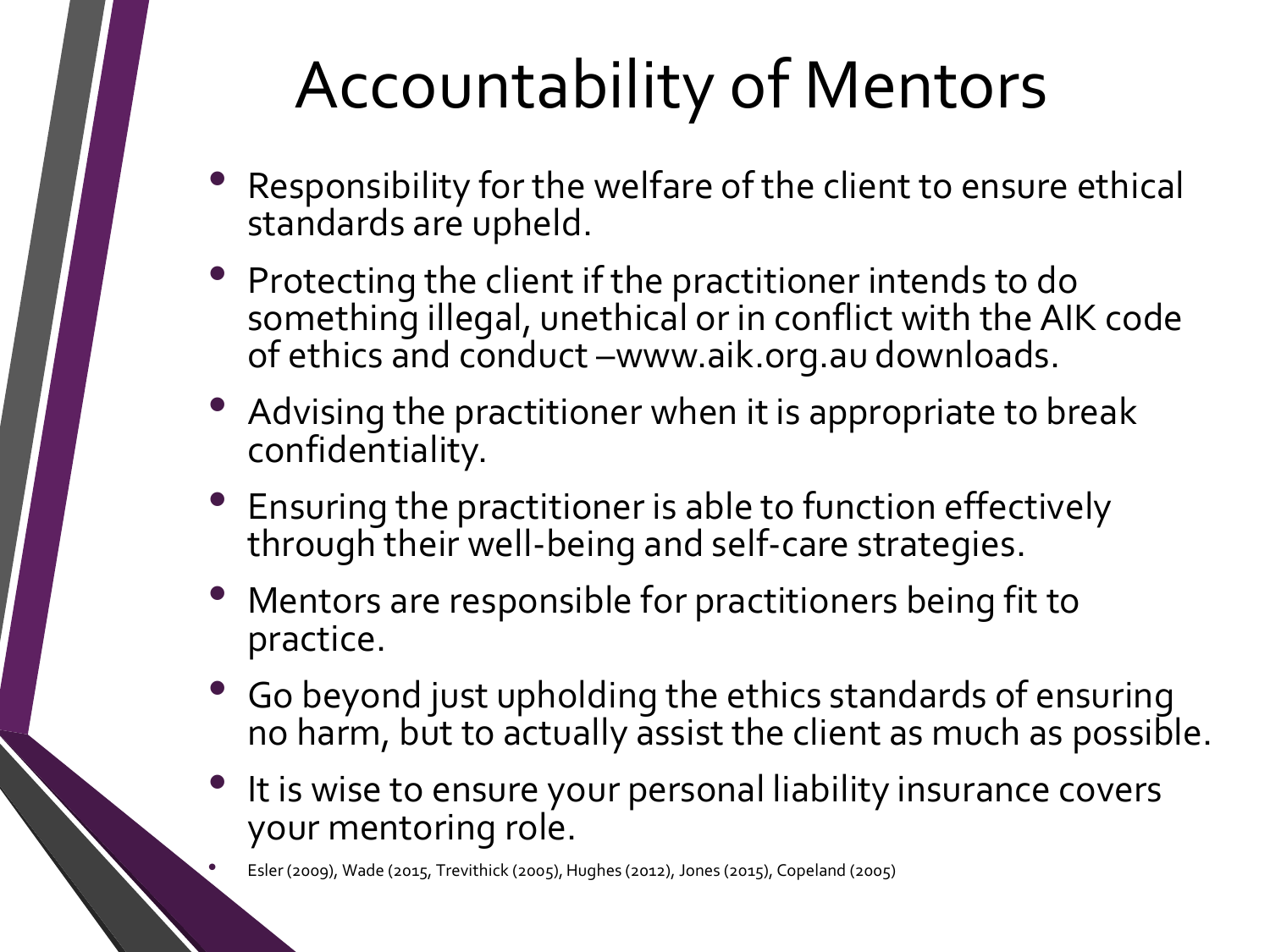## Confidentiality

- It is important to clarify in the early stages what information will be brought to sessions.
- May include personal issues affecting their work.
- Mentor has a duty of care if information is divulged that puts the client, therapist or carer at risk.
- Any potential conflicts of interest should also be divulged if information is to be discussed elsewhere, e.g. at a group session.

• Hughes (2012)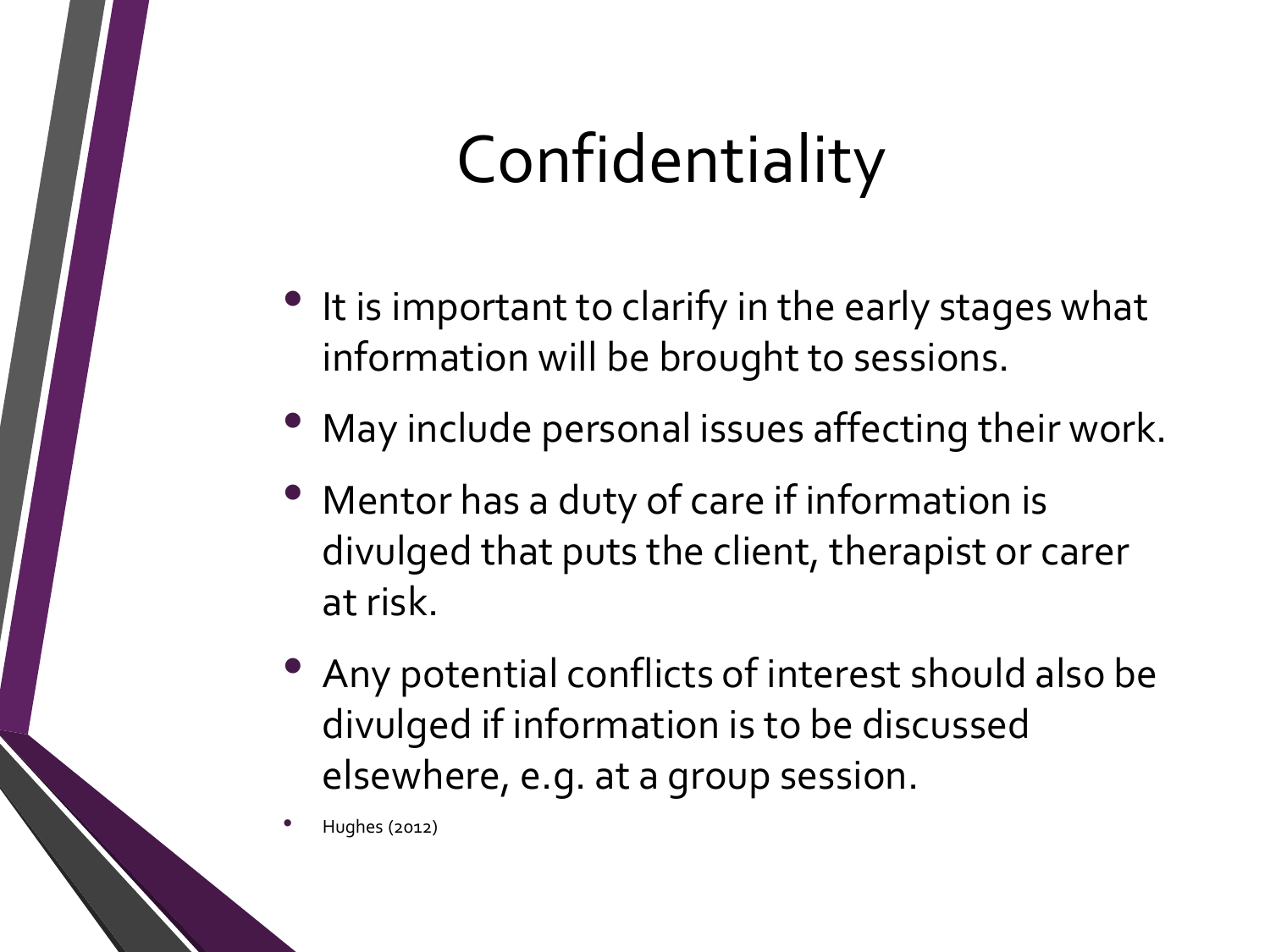# Legal Considerations

- There are many legal considerations that mentors will need to consider and ensure their practitioner is meeting, including:
- The mentor and the practitioner are required to have full knowledge of the legislation for the Unregistered Healthcare Worker and follow the legal requirements in the state the clinical practice operates.
- WWCC check for clients who are minors.
- Presence of parent if client is a minor consider age.
- Membership of a professional association, e.g. AIK Ltd.
- Awareness of code of ethics and conduct developed by the AIK.
- Privacy act, WHS and other laws.
- Reporting of unethical practices.
- Reporting of concerns.

• Rolfe – Flett (2002), Barletta (2007)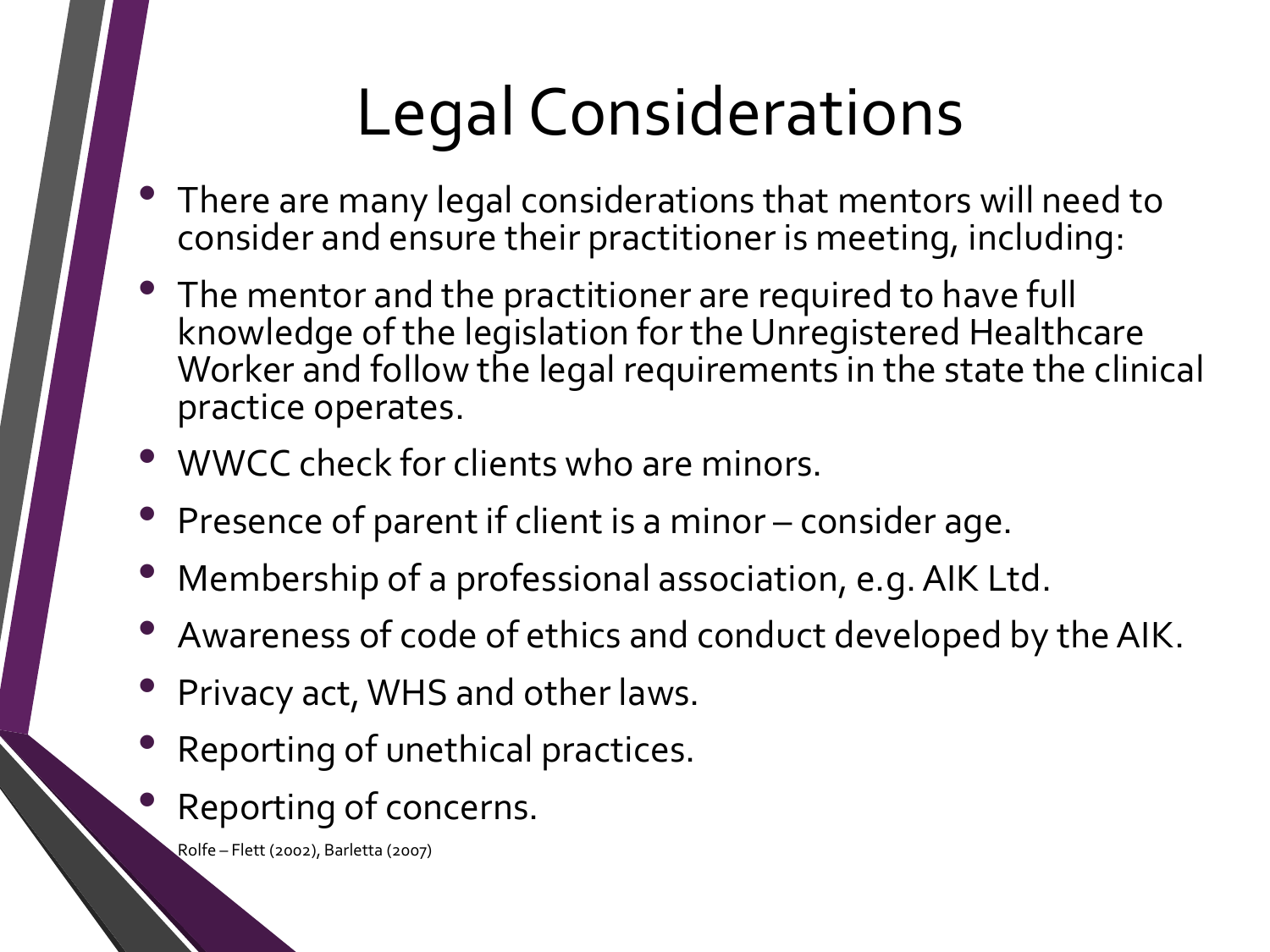#### Self Care Strategies for Practitioners

- Start small and do something now move your thoughts into actions.
- Set clear specific goals.
- Set pro-active goals that are meaningful.
- Be selective and focus on what is important.
- Start from here, where you are, not where you want to be.
- Make changes one at a time and plan ahead; make it easy.
- Reward yourself for good work and caring about yourself.
- Pick techniques that work for you and allow you to take control.
- Do it daily and be patient and persistent.
- Regularly reassess your self-care skills.
- Address physical health, eating well, regular exercise, relaxation, positive thoughts and control of stress.

• Bernstein (1999)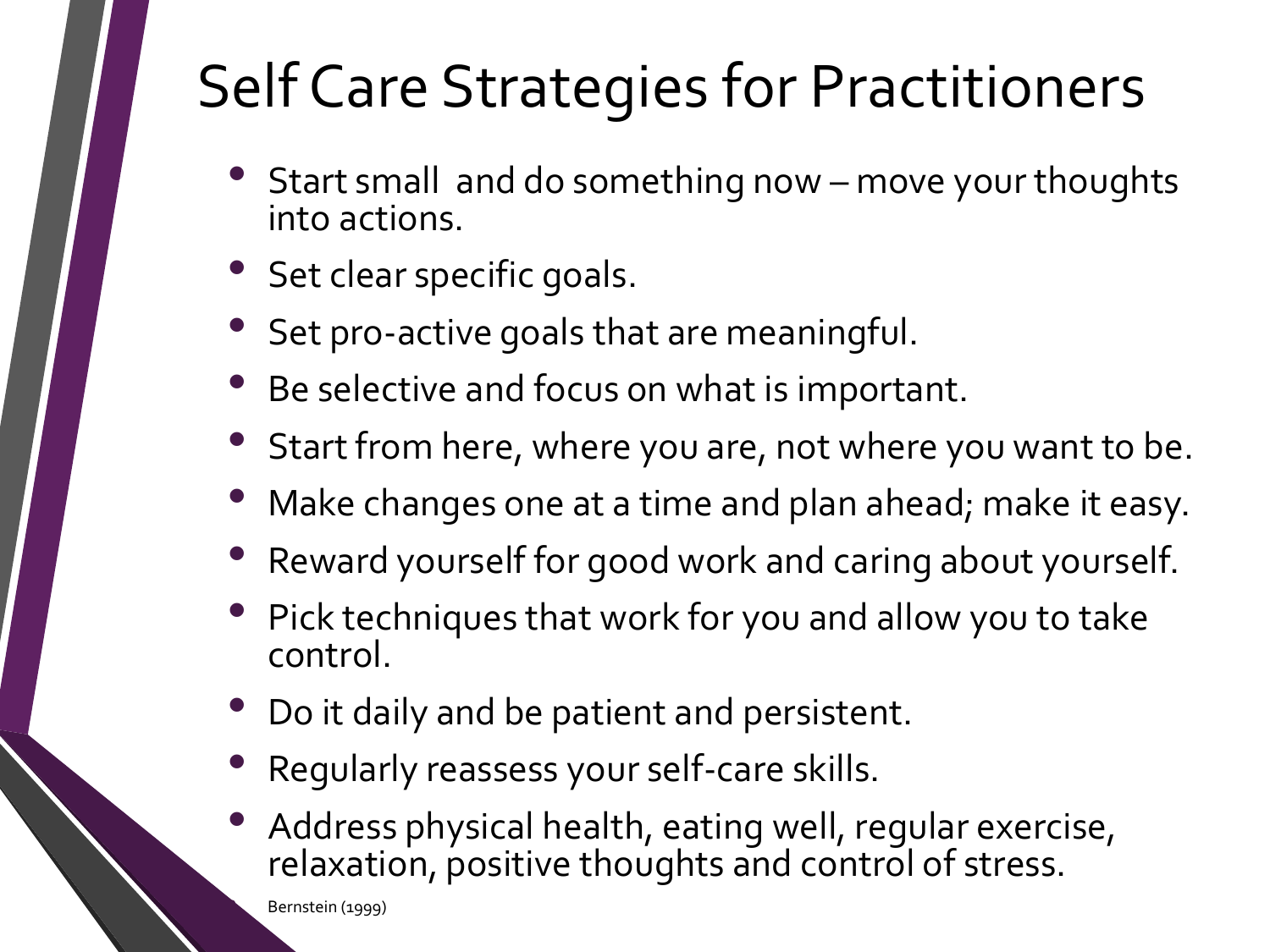# Managing Relationship Challenges

- There may be times when issues arise in the Mentoring relationship. It is important to address this quickly with the following strategies:
- Explore the problem collaboratively.
- Clarify any misunderstandings.
- Re-establish boundaries.
- Focus and build on positive experiences.
- Hughes (2012)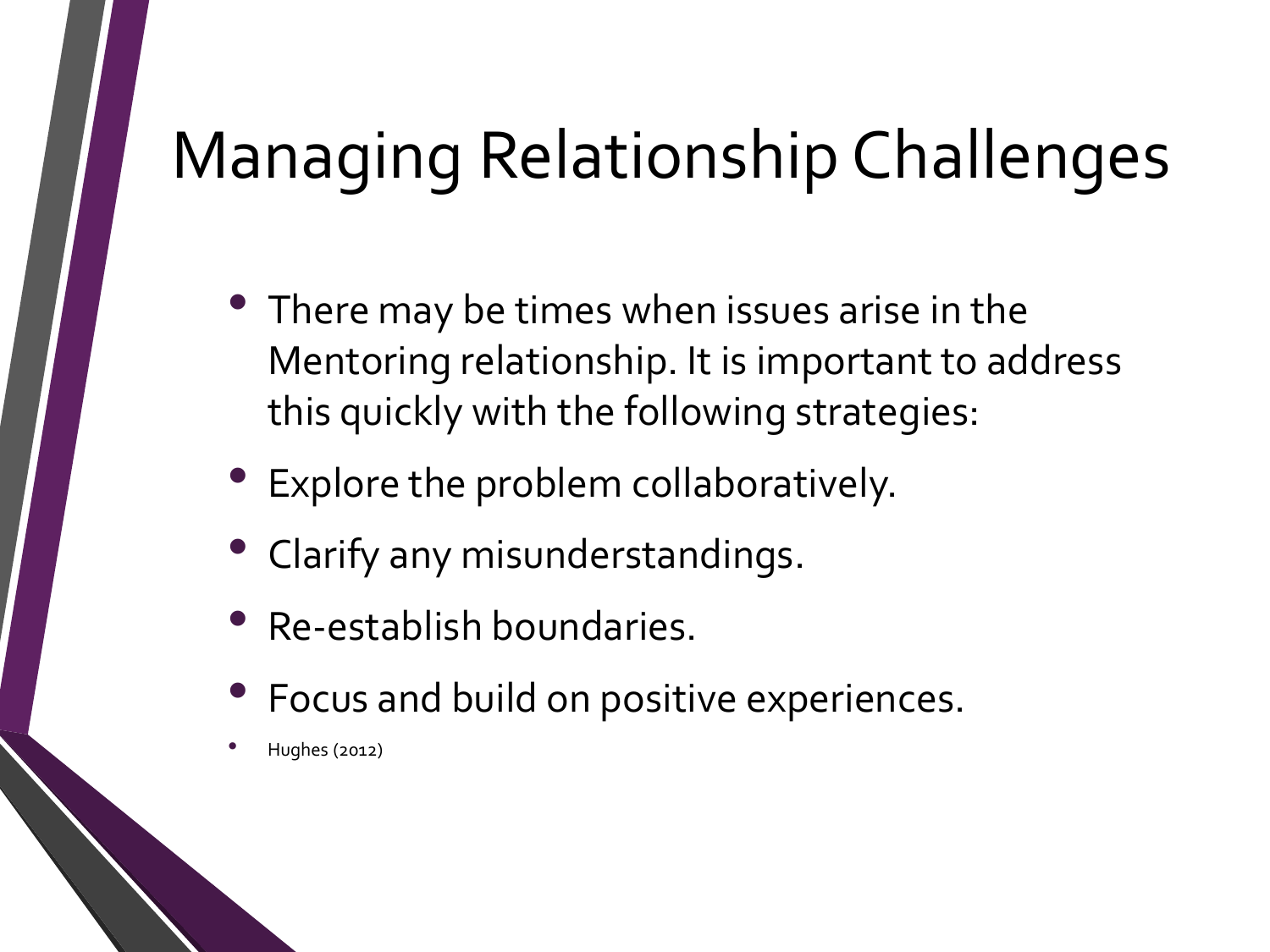# Ending the Relationship

- The mentoring relationship is dynamic and at some point it will be time for the relationship to end. This may be due to the following reasons:
- Reaching a new stage of professional development.
- Changing client cohort requires new knowledge.
- Modified job demands and challenges.
- Developing collusion too comfortable with the mentor.
- Locality change or retirement of the mentor.
- Mismatches in assumptions, theoretical perspectives, interactive styles.
- Seeking a different mentoring relationship or skill set.
- Problematic mentoring issues and breakdown of relationship.
- Inadequate and ineffective mentoring.

• Copeland (2005, Esler (2009)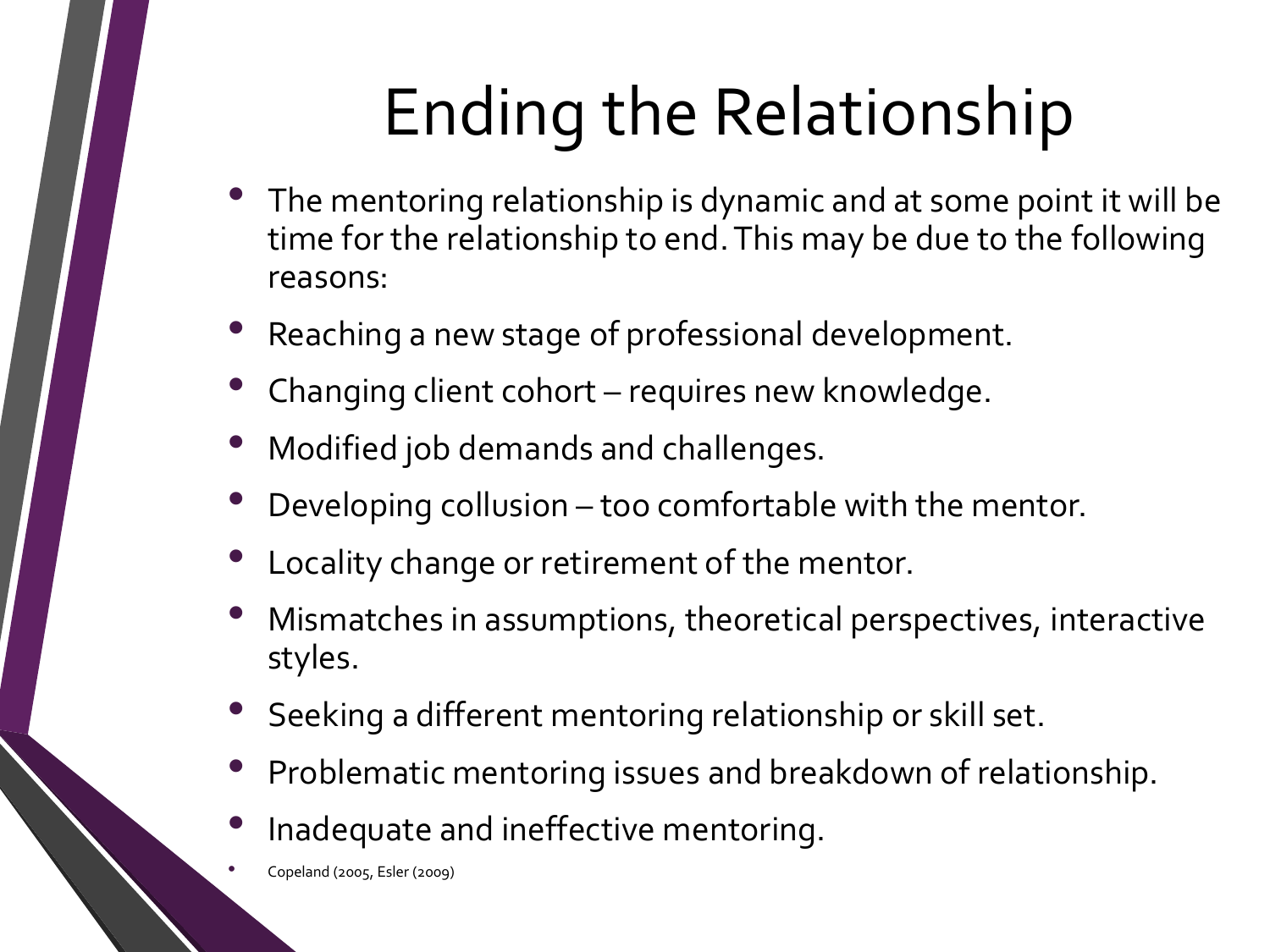### In Summary…

- The Mentor is critical in ensuring that practitioners are performing as effectively as they possibly can. These slides have covered a range of areas in relation to mentoring:
- Defining Mentoring
- Roles and Tasks of a Mentor
- The process of mentoring and developing contracts
- Ethical considerations
- Practitioner Self care
- Concluding the mentoring relationship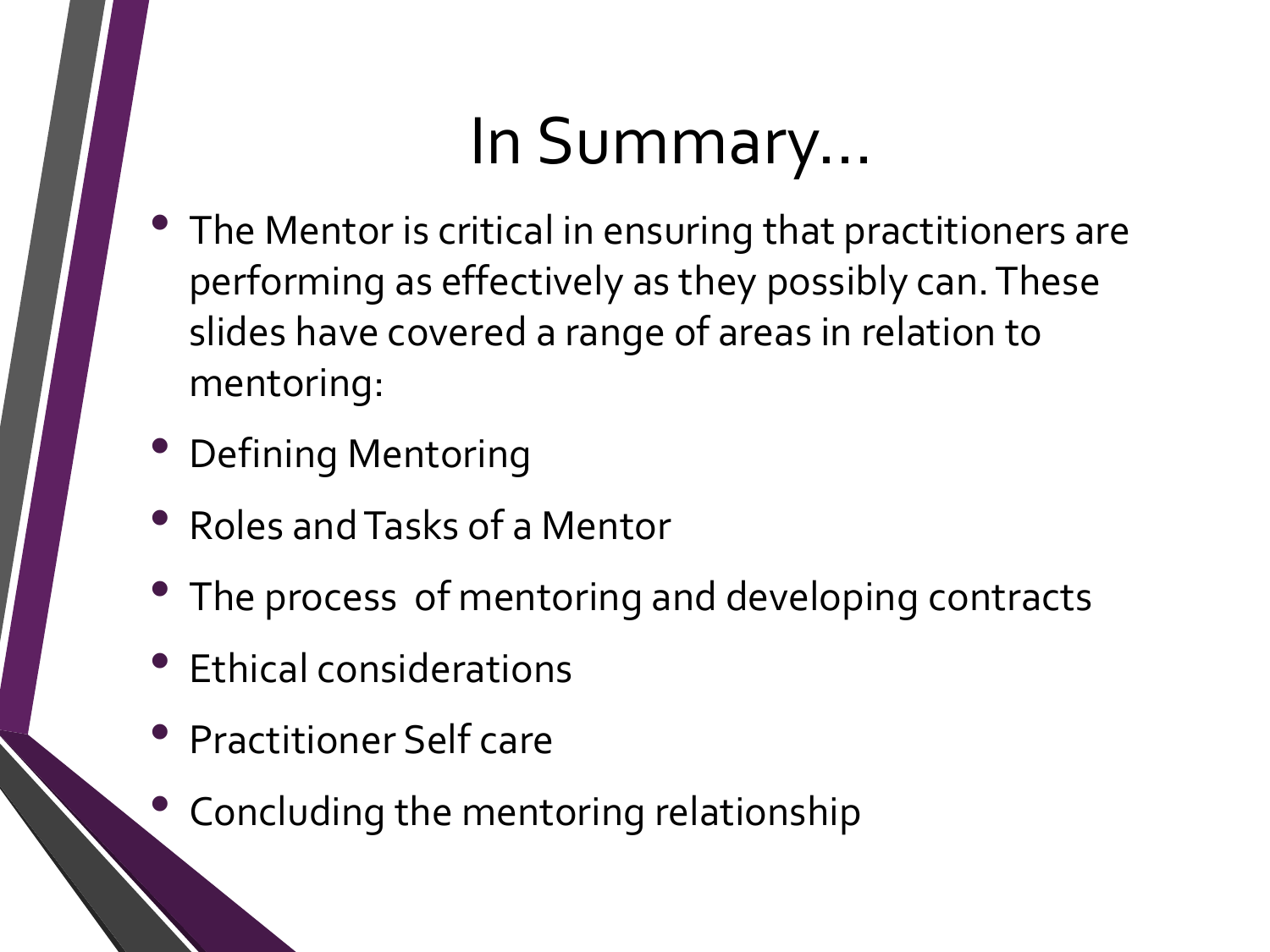#### Reference List

- Akhtar, S. (2007). The Listening Cure: Listening to Others. Maryland: Jason Aronson Publishing.
- Barletta, J (2007). *Clinical Supervision. In The Practice of Counselling*; pp118 135. In The Practice of Counselling. Melbourne: Thomson.
- Beinart, H (2012) *Models of Supervision and the Supervisory Relationship*; pp 47 62. In Supervision and Clinical Psychology. New York: Routledge.
- Bernstein, G.S. (1999). Human Services? That Must Be So Rewarding. Sydney: MacLennan and Petty.
- Copeland, S (2005). Counselling Supervision in Organisations. Professional and Ethical Dilemmas Explored. Sussex: Routledge.
- Department of Health (2005). Clinical Supervision. Perth: Dept. of health.
- Esler, M (2009). What Should I Do? A Study of social Work Ethics, Supervision and the Ethical Development of social Workers. Saarbrucken: Lambert
- Hughes, J (2012). *Practical Aspects of Supervision; pp.184 - <sup>206</sup>*. In Supervision and Clinical Psychology. New York: Routledge.
- Jones, J (2014). Strength Based Clinical Supervision. A Positive Psychology Approach to Clinical Supervision. Springer Publishing Company.
- Kovak, J; Krecic, M; Cagan, B; Mulej, M (2017). Effect of Supervision on Stress and Burnout in School Counsellors, Journal of Systematic Practice and Action Research, 30 (4), 395 – 406.